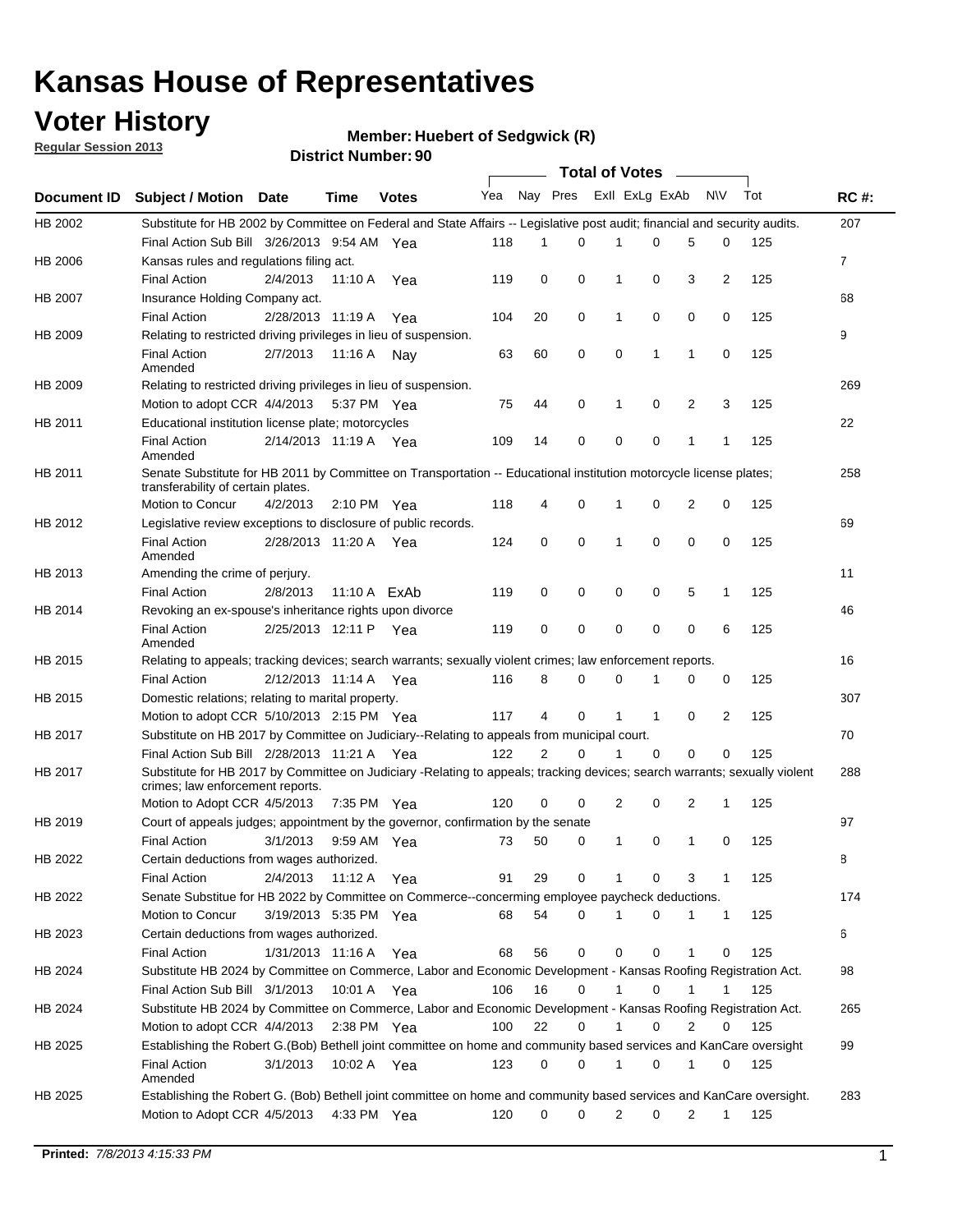### **Voter History**

**Member: Huebert of Sedgwick (R)** 

**Regular Session 2013**

|             |                                                                                                                                                                                                                                                       |                       |             |                |     |                | <b>Total of Votes</b> |             |                |                |           |     |             |
|-------------|-------------------------------------------------------------------------------------------------------------------------------------------------------------------------------------------------------------------------------------------------------|-----------------------|-------------|----------------|-----|----------------|-----------------------|-------------|----------------|----------------|-----------|-----|-------------|
| Document ID | <b>Subject / Motion Date</b>                                                                                                                                                                                                                          |                       | Time        | <b>Votes</b>   | Yea | Nay Pres       |                       |             | Exll ExLg ExAb |                | <b>NV</b> | Tot | <b>RC#:</b> |
| HB 2028     | Providing for venue in Shawnee County District Court in certain forfeiture proceedings                                                                                                                                                                |                       |             |                |     |                |                       |             |                |                |           |     | 12          |
|             | <b>Final Action</b><br>Amended                                                                                                                                                                                                                        | 2/8/2013              |             | 11:12 A $ExAb$ | 119 | 1              | $\Omega$              | $\mathbf 0$ | 0              | 5              | 0         | 125 |             |
| HB 2028     | Providing for venue in Shawnee County District Court in certain forfeiture proceedings                                                                                                                                                                |                       |             |                |     | 0              | 0                     |             |                |                |           |     | 199         |
|             | Motion to Concur                                                                                                                                                                                                                                      | 3/25/2013 9:36 AM Yea |             |                | 120 |                |                       | 2           | 0              | 2              | 1         | 125 |             |
| HB 2030     | Creating wounded warrior deer hunting permits for injured combat veterans.<br><b>Final Action</b>                                                                                                                                                     | 2/15/2013 11:16 A     |             | Yea            | 115 | 0              | 0                     | 2           | $\overline{2}$ | 3              | 3         | 125 | 25          |
| HB 2033     | Amended<br>Concerning the regulation of knives                                                                                                                                                                                                        |                       |             |                |     |                |                       |             |                |                |           |     | 143         |
|             | <b>Final Action</b>                                                                                                                                                                                                                                   | 3/7/2013              | 12:12 P     | Yea            | 93  | 28             | 0                     | 1           | 0              | 3              | 0         | 125 |             |
| HB 2033     | Concerning the regulation of knives.                                                                                                                                                                                                                  |                       |             |                |     |                |                       |             |                |                |           |     | 270         |
|             | Motion to adopt CCR 4/4/2013                                                                                                                                                                                                                          |                       |             | 5:43 PM Yea    | 95  | 26             | 0                     |             | 0              | 3              | 0         | 125 |             |
| HB 2034     | Human trafficking; crimes of commercial sexual exploitation of a child, selling sexual relations, promoting the sale of sexual<br>relations and buying sexual relations; children in need of care; staff secure faciliies.                            |                       |             |                |     |                |                       |             |                |                |           |     | 17          |
|             | <b>Final Action</b><br>Amended                                                                                                                                                                                                                        | 2/12/2013 11:16 A Yea |             |                | 124 | $\Omega$       | $\Omega$              | 0           | 1              | 0              | 0         | 125 |             |
| HB 2034     | S Sub for HB 2034 by Committee on Judiciary - Human trafficking; crimes of commercial sexual exploitation of a child, selling<br>sexual relations, promoting the sale of sexual relations and buying sexual relations; children in need of care;staff |                       |             |                |     |                |                       |             |                |                |           |     | 282         |
|             | Motion to Adopt CCR 4/5/2013 4:18 PM Yea                                                                                                                                                                                                              |                       |             |                | 120 | 0              | 0                     | 2           | 0              | $\overline{2}$ | 1         | 125 |             |
| HB 2035     | Cities; experience requirements for plumbers, electricians and certain mechanical contractors.                                                                                                                                                        |                       |             |                |     |                |                       |             |                |                |           |     | 29          |
|             | <b>Final Action</b>                                                                                                                                                                                                                                   | 2/18/2013 11:16 A     |             | Yea            | 117 | 2              | 0                     | 2           | 0              | 4              | 0         | 125 |             |
| HB 2037     | Public property; religious displays; other displays.                                                                                                                                                                                                  |                       |             |                |     |                |                       |             |                |                |           |     | 176         |
|             | <b>Final Action</b>                                                                                                                                                                                                                                   | 3/20/2013 10:27 A     |             | Yea            | 120 | 3              | 0                     | 1           | 0              | 1              | 0         | 125 |             |
| HB 2041     | Criminal history record information; definition; municipal court reporting; district court reporting.                                                                                                                                                 |                       |             |                |     |                |                       |             |                |                |           |     | 19          |
|             | <b>Final Action</b>                                                                                                                                                                                                                                   | 2/13/2013 11:23 A     |             | Yea            | 119 | 3              | 0                     | 0           | 0              | 3              | 0         | 125 |             |
| HB 2042     | Appraisal of property for taxation purposes; appeals; changes.                                                                                                                                                                                        |                       |             |                |     |                |                       |             |                |                |           |     | 158         |
|             | <b>Final Action</b><br>Amended                                                                                                                                                                                                                        | 3/18/2013 11:19 A     |             | Yea            | 109 | 12             | 0                     | 2           | 0              | 2              | 0         | 125 |             |
| HB 2043     | Aggravated battery; driving under the influence.                                                                                                                                                                                                      |                       |             |                |     |                |                       |             |                |                |           |     | 100         |
|             | <b>Final Action</b><br>Amended                                                                                                                                                                                                                        | 3/1/2013              |             | 10:03 A Yea    | 123 | 0              | 0                     |             | 0              | 1              | 0         | 125 |             |
| HB 2043     | Senate Substitute for HB 2043 by Committee on Judiciary - Attorney general; duties and responsibilities; notice of intent to<br>seek the death penalty.                                                                                               |                       |             |                |     |                |                       |             |                |                |           |     | 271         |
|             | Motion to adopt CCR 4/4/2013                                                                                                                                                                                                                          |                       | 5:48 PM Yea |                | 121 | 0              | 0                     |             | 0              | 3              | 0         | 125 |             |
| HB 2044     | Increasing the penalty for a person who distributes a controlled substance that causes great bodily harm or death.                                                                                                                                    |                       |             |                |     |                |                       |             |                |                |           |     | 101         |
|             | <b>Final Action</b><br>Amended                                                                                                                                                                                                                        | 3/1/2013              | 10:05 A     | Yea            | 112 | 11             | 0                     |             | 0              |                | 0         | 125 |             |
| HB 2047     | Requiring certain municipalities to vote to increase property tax revenues over previous year when such increase exceeds<br>inflation; publication.                                                                                                   |                       |             |                |     |                |                       |             |                |                |           |     | 186         |
|             | <b>Final Action</b><br>Amended                                                                                                                                                                                                                        | 3/21/2013 11:29 A Yea |             |                | 68  | 53             | 0                     |             | 0              | 3              | 0         | 125 |             |
| HB 2049     | Kansas department of agriculture; increasing certain fees and eliminating sunsets on various program fees.                                                                                                                                            |                       |             |                |     |                |                       |             |                |                |           |     | 59          |
|             | <b>Final Action</b><br>Amended                                                                                                                                                                                                                        | 2/27/2013 12:23 P     |             | Nav            | 77  | 46             | 0                     | 1           | 0              | 1              | 0         | 125 |             |
| HB 2049     | Kansas department of agriculture; increasing certain fees; concerning sunsets on various program fees.                                                                                                                                                |                       |             |                |     |                |                       |             |                |                |           |     | 324         |
|             | Motion to adopt CCR 6/2/2013                                                                                                                                                                                                                          |                       | 12:28 A     | Yea            | 45  | 64             | 0                     |             | 0              | 6              | 9         | 125 |             |
| HB 2050     | Agriculture; agricultural chemical registration; pesticide business liablity insurance; repeal of the Kansas agricultural liming<br>materials act.                                                                                                    |                       |             |                |     |                |                       |             |                |                |           |     | 60          |
|             | <b>Final Action</b><br>Amended                                                                                                                                                                                                                        | 2/27/2013 12:25 P     |             | Yea            | 103 | 20             | 0                     | 1           | 0              | 1              | 0         | 125 |             |
| HB 2051     | Substitute for HB 2051 by Committee on Agriculture and Natural Resources--Amending provisions relating to dams,<br>obstructions, sstreams and water flex accounts and transfer permits.                                                               |                       |             |                |     |                |                       |             |                |                |           |     | 50          |
|             | Final Action Sub Bill 2/26/2013 2:12 PM Yea                                                                                                                                                                                                           |                       |             |                | 117 | $\overline{c}$ | 0                     | 0           | 0              | 0              | 6         | 125 |             |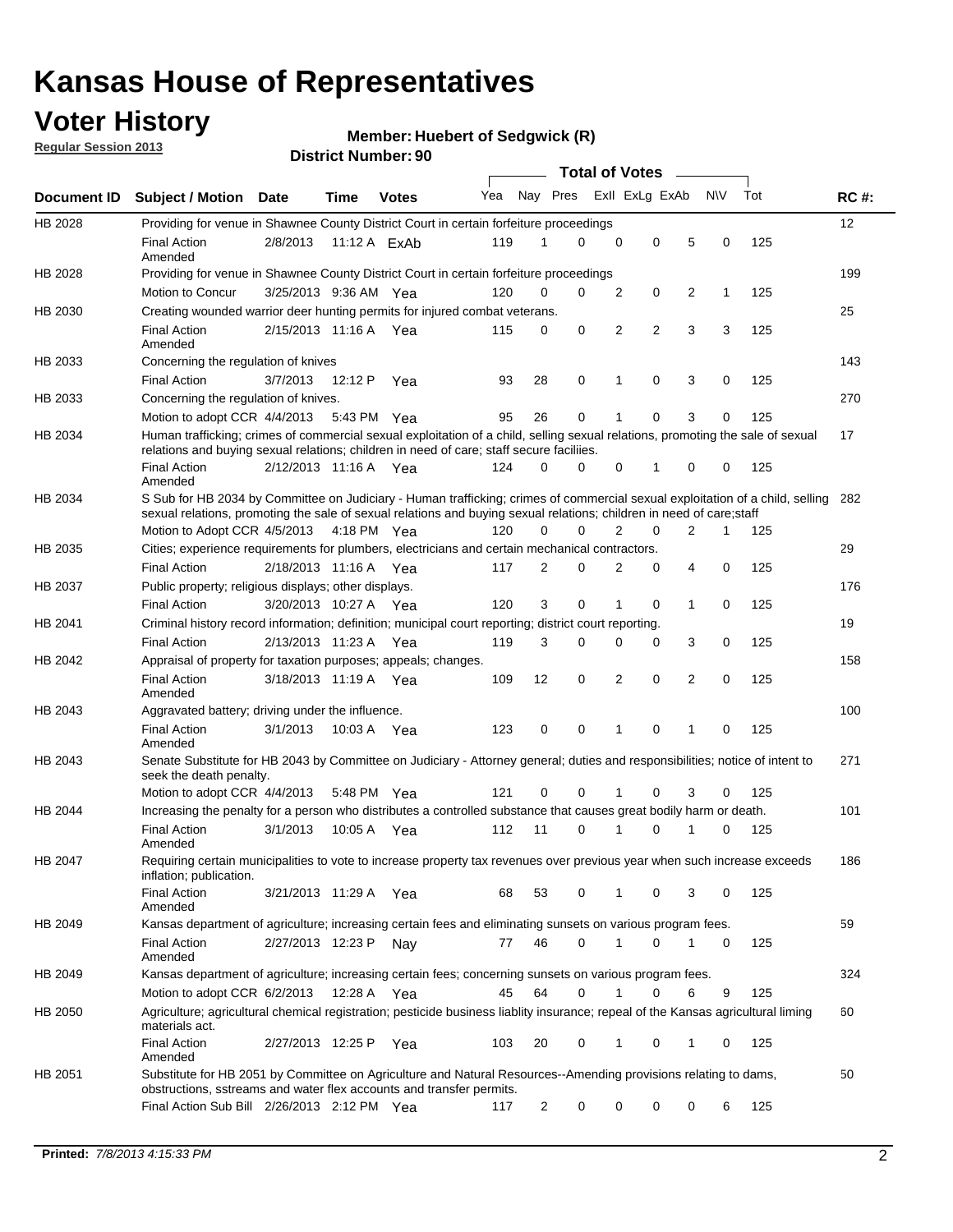### **Voter History**

**Member: Huebert of Sedgwick (R)** 

**Regular Session 2013**

|             |                                                                                                                                                                                                                                          |                       |         | <b>DISTRICT MAILINGL. 30</b> |     |              |             | Total of Votes – |                |                |                |     |             |
|-------------|------------------------------------------------------------------------------------------------------------------------------------------------------------------------------------------------------------------------------------------|-----------------------|---------|------------------------------|-----|--------------|-------------|------------------|----------------|----------------|----------------|-----|-------------|
| Document ID | <b>Subject / Motion</b>                                                                                                                                                                                                                  | <b>Date</b>           | Time    | <b>Votes</b>                 | Yea |              | Nay Pres    | Exll ExLg ExAb   |                |                | <b>NV</b>      | Tot | <b>RC#:</b> |
| HB 2052     | Discharging a firearm inside or into a city; unlawful acts; exceptions.                                                                                                                                                                  |                       |         |                              |     |              |             |                  |                |                |                |     | 155         |
|             | <b>Final Action</b><br>Amended                                                                                                                                                                                                           | 3/14/2013 11:20 A Yea |         |                              | 121 | 2            | 0           | 0                | 0              | 2              | 0              | 125 |             |
| HB 2052     | Senate Substitute for HB 2052 by Committee on Federal and State Affairs - Concerning firearms; personal and family<br>protection act; concealed handguns in public building; other changes; unlawful discharge of a firearm inside city. |                       |         |                              |     |              |             |                  |                |                |                |     | 300         |
|             | Motion to Adopt CCR 4/5/2013 10:24 P Yea                                                                                                                                                                                                 |                       |         |                              | 104 | 16           | $\Omega$    | 2                | 0              | 2              | 1              | 125 |             |
| HB 2055     | Personal and Familly Protection Act; public buildings; adequate security.                                                                                                                                                                |                       |         |                              |     |              |             |                  |                |                |                |     | 156         |
|             | <b>Final Action</b><br>Amended                                                                                                                                                                                                           | 3/14/2013 11:26 A     |         | Yea                          | 84  | 38           | 0           | $\mathbf 0$      | 0              | $\overline{2}$ | 1              | 125 |             |
| HB 2057     | Concerning property taxation; relating to county appraisers; appointing interim appraiser.                                                                                                                                               |                       |         |                              |     |              |             |                  |                |                |                |     | 208         |
|             | <b>Final Action</b>                                                                                                                                                                                                                      | 3/26/2013 9:55 AM Yea |         |                              | 119 | 0            | 0           | 1                | 0              | 5              | 0              | 125 |             |
| HB 2058     | Taxation of helium and certain other gases under mineral severance tax, and prohibition of certain refunds related thereto.                                                                                                              |                       |         |                              |     |              |             |                  |                |                |                |     | 159         |
|             | <b>Final Action</b>                                                                                                                                                                                                                      | 3/18/2013 11:21 A Yea |         |                              | 119 | 2            | 0           | 2                | 0              | 2              | 0              | 125 |             |
| HB 2059     | Income tax deductions and modifications and severance tax exemptions; basis of partner's interest and shareholder's stock;<br>statutory clarification.                                                                                   |                       |         |                              |     |              |             |                  |                |                |                |     | 14          |
|             | <b>Final Action</b><br>Amended                                                                                                                                                                                                           | 2/11/2013 11:42 A     |         | Yea                          | 122 | 2            | 0           | $\Omega$         | 0              | 1              | 0              | 125 |             |
| HB 2059     | Income tax deductions and modifications and severance tax exemptions; basis of partner's interest and shareholder's stock;<br>statutory clarification.                                                                                   |                       |         |                              |     |              |             |                  |                |                |                |     | 293         |
|             | Motion to Concur                                                                                                                                                                                                                         | 4/5/2013              |         | 8:14 PM Nav                  | 0   | 120          | 0           | 2                | $\Omega$       | 2              | 1              | 125 |             |
| HB 2059     | Income tax rates, deductions and credits; rural opportunity zones; sales tax rates and distribution of revenue; severance tax;<br>and property tax exemptions for IRB property and property damaged by natural disaster.                 |                       |         |                              |     |              |             |                  |                |                |                |     | 322         |
|             | Motion to adopt CCR 6/2/2013                                                                                                                                                                                                             |                       |         | 12:11 A Yea                  | 69  | 45           | 0           | $\mathbf{1}$     | 0              | 6              | 4              | 125 |             |
| HB 2060     | Prohibiting certain confined persons from receiving food sales tax refunds and homestead property tax refunds.                                                                                                                           |                       |         |                              |     |              |             |                  |                |                |                |     | 10          |
|             | <b>Final Action</b><br>Amended                                                                                                                                                                                                           | 2/7/2013              |         | 11:18 A Yea                  | 123 | 0            | $\Omega$    | $\Omega$         | 1              | 1              | 0              | 125 |             |
| HB 2065     | Creating the crime of home improvement fraud.                                                                                                                                                                                            |                       |         |                              |     |              |             |                  |                |                |                |     | 20          |
|             | <b>Final Action</b><br>Amended                                                                                                                                                                                                           | 2/13/2013 11:26 A Yea |         |                              | 106 | 16           | $\mathbf 0$ | $\mathbf 0$      | 0              | 3              | 0              | 125 |             |
| HB 2066     | Physical therapists; evaluation and treatment of patients.                                                                                                                                                                               |                       |         |                              |     |              |             |                  |                |                |                |     | 26          |
|             | <b>Final Action</b><br>Amended                                                                                                                                                                                                           | 2/15/2013 11:18 A     |         | <b>NV</b>                    | 98  | 16           | 0           | 2                | $\overline{2}$ | 3              | 4              | 125 |             |
| HB 2067     | Board of nursing; assistant attorneys general.                                                                                                                                                                                           |                       |         |                              |     |              |             |                  |                |                |                |     | 15          |
|             | <b>Final Action</b>                                                                                                                                                                                                                      | 2/11/2013 11:44 A Yea |         |                              | 123 | 1            | $\mathbf 0$ | 0                | 0              | 1              | 0              | 125 |             |
| HB 2069     | Public policy; certain city ordinances and county resolutions declared void.                                                                                                                                                             |                       |         |                              |     |              |             |                  |                |                |                |     | 102         |
|             | <b>Final Action</b><br>Amended                                                                                                                                                                                                           | 3/1/2013              | 10:06 A | Yea                          | 92  | 31           | $\Omega$    | 1                | $\Omega$       | 1              | $\Omega$       | 125 |             |
| HB 2069     | Public policy; certain city ordinances and county resolutions declared void.                                                                                                                                                             |                       |         |                              |     |              |             |                  |                |                |                |     | 292         |
|             | Motion to Concur                                                                                                                                                                                                                         | 4/5/2013              |         | 8:04 PM Yea                  | 88  | 32           | 0           | $\overline{2}$   | 0              | $\overline{2}$ | 1              | 125 |             |
| HB 2070     | Appearance bond conditions; surety and bounty hunter regulation.                                                                                                                                                                         |                       |         |                              |     |              |             |                  |                |                |                |     | 103         |
|             | <b>Final Action</b><br>Amended                                                                                                                                                                                                           | 3/1/2013              |         | 10:08 A Yea                  | 122 | $\mathbf{1}$ | $\mathbf 0$ | $\mathbf{1}$     | 0              | $\mathbf{1}$   | 0              | 125 |             |
| HB 2074     | Cities and counties; solid waste disposal areas; restrictions.                                                                                                                                                                           |                       |         |                              |     |              |             |                  |                |                |                |     | 139         |
|             | <b>Emergency Final</b><br><b>Action Amend</b>                                                                                                                                                                                            | 3/1/2013              |         | 1:11 PM Yea                  | 102 | 19           | 0           | 1                | 0              | 1              | $\overline{2}$ | 125 |             |
| HB 2075     | Cities; qualifications and rehabilitation of abandoned property.                                                                                                                                                                         |                       |         |                              |     |              |             |                  |                |                |                |     | 61          |
|             | <b>Final Action</b><br>Amended                                                                                                                                                                                                           | 2/27/2013 12:27 P     |         | Yea                          | 72  | 51           | 0           | 1                | 0              | 1              | 0              | 125 |             |
| HB 2077     | Granting professional licenses to military service members.<br><b>Final Action</b><br>Amended                                                                                                                                            | 2/26/2013 2:13 PM Yea |         |                              | 119 | 0            | 0           | 2                | 0              | 2              | 2              | 125 | 51          |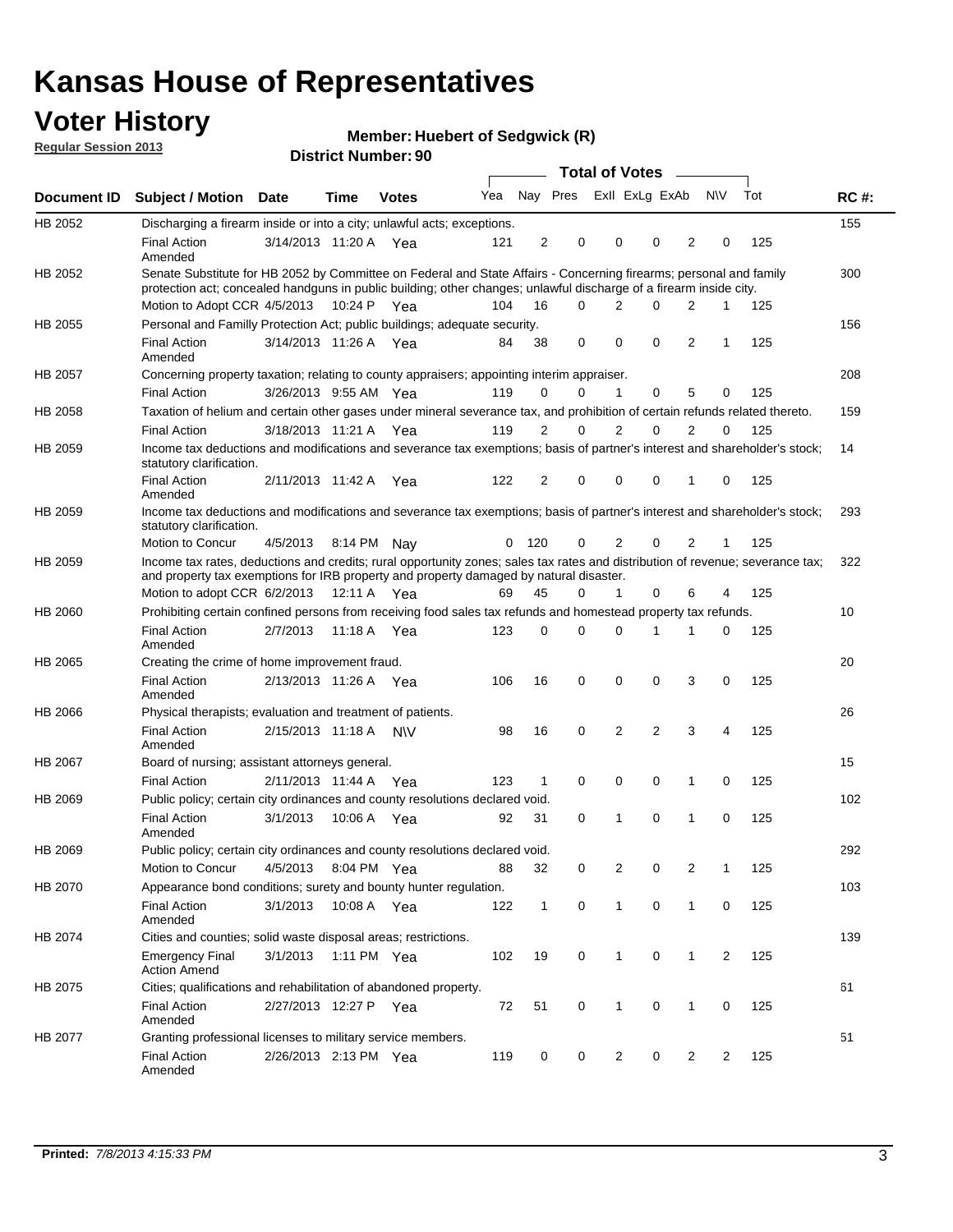### **Voter History**

**Member: Huebert of Sedgwick (R)** 

**Regular Session 2013**

|             |                                                                                                                                                                                                       |                       |               | <b>DISTRICT NUMBER</b> : 90 |     |              |          | Total of Votes – |             |                |           |     |             |
|-------------|-------------------------------------------------------------------------------------------------------------------------------------------------------------------------------------------------------|-----------------------|---------------|-----------------------------|-----|--------------|----------|------------------|-------------|----------------|-----------|-----|-------------|
| Document ID | <b>Subject / Motion</b>                                                                                                                                                                               | <b>Date</b>           | Time          | <b>Votes</b>                | Yea | Nay Pres     |          | Exll ExLg ExAb   |             |                | <b>NV</b> | Tot | <b>RC#:</b> |
| HB 2078     | Authorizing certain licensing boards to accept education, training or experience completed in the military towards licensure in<br>this state.                                                        |                       |               |                             |     |              |          |                  |             |                |           |     | 52          |
|             | <b>Final Action</b><br>Amended                                                                                                                                                                        | 2/26/2013 2:14 PM     |               | Yea                         | 119 | 0            | 0        | 2                | 0           | 2              | 2         | 125 |             |
| HB 2078     | Authorizing certain licensing boards to accept education, training or experience of military service members towards obtaining 275<br>licensure in this state.                                        |                       |               |                             |     |              |          |                  |             |                |           |     |             |
|             | Motion to adopt CCR 4/5/2013                                                                                                                                                                          |                       | 11:42 A       | Yea                         | 120 | 0            | $\Omega$ | 2                | 0           | 3              | 0         | 125 |             |
| HB 2081     | Forfeiture of property related to violations of certain criminal acts.                                                                                                                                |                       |               |                             |     |              |          |                  |             |                |           |     | 18          |
|             | <b>Final Action</b><br>Amended                                                                                                                                                                        | 2/12/2013 11:17 A Yea |               |                             | 124 | 0            | $\Omega$ | 0                | 1           | $\Omega$       | 0         | 125 |             |
| HB 2081     | Forfeiture of property related to violations of certain criminal acts.                                                                                                                                |                       |               |                             |     |              |          |                  |             |                |           |     | 306         |
|             | Motion to adopt CCR 5/10/2013 10:38 A                                                                                                                                                                 |                       |               | Yea                         | 121 | 0            | 0        | 1                | 1           | 2              | 0         | 125 |             |
| HB 2083     | Public employees relations boards; assessment of certain costs.                                                                                                                                       |                       |               |                             |     |              |          |                  |             |                |           |     | 104         |
|             | <b>Final Action</b><br>Amended                                                                                                                                                                        | 3/1/2013              | 10:09 A       | Yea                         | 87  | 36           | 0        | 1                | 0           | 1              | 0         | 125 |             |
| HB 2084     | Tax credits for community services contributions; youth apprenticeship and entrepreneurship.                                                                                                          |                       |               |                             |     |              |          |                  |             |                |           |     | 105         |
|             | <b>Final Action</b><br>Amended                                                                                                                                                                        | 3/1/2013              | 10:11 A       | Yea                         | 120 | 3            | $\Omega$ | 1                | $\mathbf 0$ | 1              | 0         | 125 |             |
| HB 2084     | Tax credits for community services contributions; youth apprenticeship and entrepreneurship.                                                                                                          |                       |               |                             |     |              |          |                  |             |                |           |     | 316         |
|             | Sub Motion to Concur 5/24/2013 9:33 AM Nay                                                                                                                                                            |                       |               |                             | 5   | 109          | $\Omega$ | 1                | $\Omega$    | 9              | 1         | 125 |             |
| HB 2086     | Eligible infrastructure costs for tax increment financing and community improvement districts; bond repayment tax revenue<br>pledge requirements.                                                     |                       |               |                             |     |              |          |                  |             |                |           |     | 160         |
|             | <b>Final Action</b>                                                                                                                                                                                   | 3/18/2013 11:24 A     |               | Nav                         | 61  | 60           | 0        | 2                | 0           | $\overline{2}$ | 0         | 125 |             |
| HB 2086     | Eligible infrastructure costs for tax increment financing and community improvement districts; bond repayment tax revenue<br>pledge requirements.                                                     |                       |               |                             |     |              |          |                  |             |                |           |     | 173         |
|             | <b>Final Action</b>                                                                                                                                                                                   | 3/19/2013 5:25 PM     |               | Nav                         | 81  | 41           | 0        | 1                | 0           | 1              | 1         | 125 |             |
| HB 2091     | Publication of delinguent personal property tax statements.                                                                                                                                           |                       |               |                             |     |              |          |                  |             |                |           |     | 161         |
|             | <b>Final Action</b><br>Amended                                                                                                                                                                        | 3/18/2013 11:25 A     |               | Yea                         | 81  | 40           | 0        | 2                | 0           | 2              | 0         | 125 |             |
| HB 2093     | Amending the crime of identity theft.                                                                                                                                                                 |                       |               |                             |     |              |          |                  |             |                |           |     | 106         |
|             | <b>Final Action</b><br>Amended                                                                                                                                                                        | 3/1/2013              | 10:12 A       | Yea                         | 123 | 0            | $\Omega$ | 1                | 0           | 1              | 0         | 125 |             |
| HB 2093     | Senate Substitute for HB 2093 by Committee on Judiciary - Identity theft and identity fraud; unlawful acts concerning<br>computers; DNA testing and exculpatory evidence; murder in the first degree. |                       |               |                             |     |              |          |                  |             |                |           |     | 289         |
|             | Motion to Adopt CCR 4/5/2013 7:49 PM Yea                                                                                                                                                              |                       |               |                             | 118 | 2            | 0        | 2                | 0           | 2              | 1         | 125 |             |
| HB 2094     | Student electronic privacy at public and private postsecondary educational institutions.                                                                                                              |                       |               |                             |     |              |          |                  |             |                |           |     | 164         |
|             | <b>Final Action</b><br>Amended                                                                                                                                                                        | 3/19/2013 10:33 A     |               | Yea                         | 123 | 0            | $\Omega$ | 1                | 0           | 1              | 0         | 125 |             |
| HB 2096     | Local governmental entities and investment of public moneys.                                                                                                                                          |                       |               |                             |     |              |          |                  |             |                |           |     | 23          |
|             | <b>Final Action</b>                                                                                                                                                                                   | 2/14/2013 11:21 A Yea |               |                             | 123 | 0            | 0        | 0                | 0           | 1              | 1         | 125 |             |
| HB 2099     | Insurance- updating certain statutory references.                                                                                                                                                     |                       |               |                             |     |              |          |                  |             |                |           |     | 71          |
|             | Final Action<br>Amended                                                                                                                                                                               | 2/28/2013 11:23 A Yea |               |                             | 124 | 0            | 0        | $\mathbf{1}$     | $\mathbf 0$ | 0              | 0         | 125 |             |
| HB 2101     | Interstate transmission siting compact.                                                                                                                                                               |                       |               |                             |     |              |          |                  |             |                |           |     | 209         |
|             | <b>Final Action</b><br>Amended                                                                                                                                                                        | 3/26/2013 9:56 AM Yea |               |                             | 118 | $\mathbf{1}$ | 0        | $\mathbf{1}$     | 0           | 5              | 0         | 125 |             |
| HB 2105     | Substitute HB 2105 by Committee on Commerce, Labor and Economic Development - Employment security law.                                                                                                |                       |               |                             |     |              |          |                  |             |                |           |     | 107         |
|             | Final Action Sub Bill 3/1/2013                                                                                                                                                                        |                       | 10:13 A Yea   |                             | 88  | 35           | 0        |                  | 0           | 1              | 0         | 125 |             |
| HB 2105     | Substitute HB 2105 by Committee on Commerce, Labor and Economic Development - Employment security law.                                                                                                |                       |               |                             |     |              |          |                  |             |                |           |     | 298         |
|             | Motion to adopt CCR 4/5/2013                                                                                                                                                                          |                       | 9:46 PM Yea   |                             | 89  | 31           | 0        | 2                | 0           | 2              | 1         | 125 |             |
| HB 2106     | Portable electronics insurance act.                                                                                                                                                                   |                       |               |                             |     |              |          |                  |             |                |           |     | 133         |
|             | <b>Emergency Final</b><br>Action                                                                                                                                                                      | 3/1/2013              | 1:03 PM $Yea$ |                             | 117 | 4            | 0        | 1                | 0           | $\mathbf{1}$   | 2         | 125 |             |
|             |                                                                                                                                                                                                       |                       |               |                             |     |              |          |                  |             |                |           |     |             |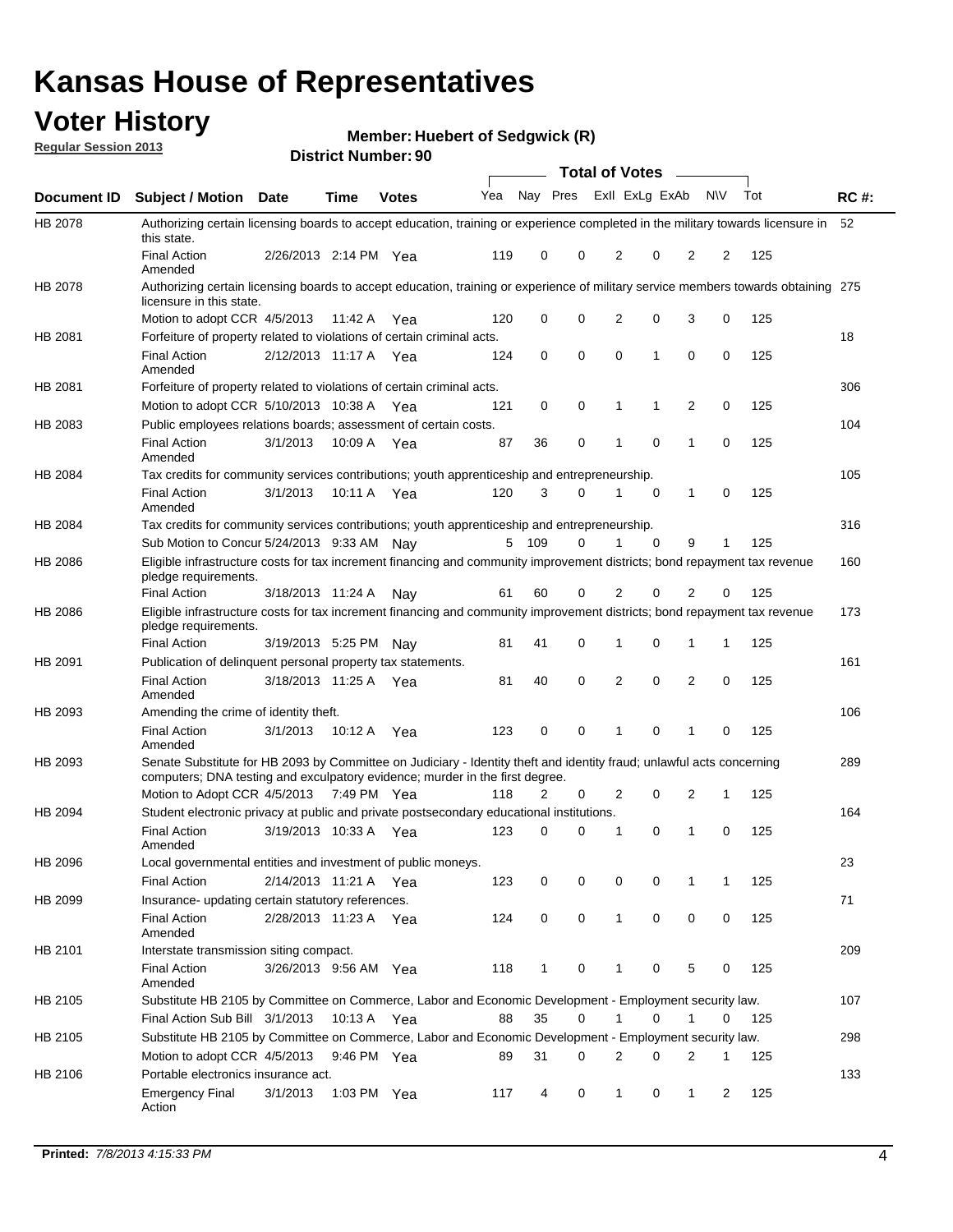### **Voter History**

**Member: Huebert of Sedgwick (R)** 

**Regular Session 2013**

|             |                                                                                                                                                                                                                                                                      |                       |             | טכּ ושטווווטרו ויטוווט |     |                |             | <b>Total of Votes</b> |   | $\sim$         |                |     |             |
|-------------|----------------------------------------------------------------------------------------------------------------------------------------------------------------------------------------------------------------------------------------------------------------------|-----------------------|-------------|------------------------|-----|----------------|-------------|-----------------------|---|----------------|----------------|-----|-------------|
| Document ID | <b>Subject / Motion Date</b>                                                                                                                                                                                                                                         |                       | <b>Time</b> | <b>Votes</b>           | Yea | Nay Pres       |             | Exll ExLg ExAb        |   |                | <b>NV</b>      | Tot | <b>RC#:</b> |
| HB 2107     | Insurance; enacting the electronic notice and document act.                                                                                                                                                                                                          |                       |             |                        |     |                |             |                       |   |                |                |     | 134         |
|             | <b>Emergency Final</b><br><b>Action Amend</b>                                                                                                                                                                                                                        | 3/1/2013              | 1:04 PM Yea |                        | 121 | 0              | 0           | 1                     | 0 | 1              | 2              | 125 |             |
| HB 2107     | Insurance; enacting the electronic notice and document act, return of premiums separate from the notice of adverse<br>underwriting decision, statutory updates, uninsurable health plan increase in lifetime limit, mandate lite, certain company<br>dividend plans. |                       |             |                        |     |                |             |                       |   |                |                |     | 281         |
|             | Motion to Adopt CCR 4/5/2013                                                                                                                                                                                                                                         |                       | 4:06 PM Yea |                        | 69  | 50             | 0           | 2                     | 0 | 3              | $\mathbf{1}$   | 125 |             |
| HB 2109     | School finance; military pupil count.                                                                                                                                                                                                                                |                       |             |                        |     |                |             |                       |   |                |                |     | 108         |
|             | <b>Final Action</b>                                                                                                                                                                                                                                                  | 3/1/2013              | 10:15A      | Yea                    | 104 | 19             | 0           | 1                     | 0 | $\mathbf{1}$   | 0              | 125 |             |
| HB 2109     | Enacting the Kansas children's protection act.                                                                                                                                                                                                                       |                       |             |                        |     |                |             |                       |   |                |                |     | 277         |
|             | Motion to Adopt CCR 4/5/2013                                                                                                                                                                                                                                         |                       | 12:31 P     | Yea                    | 116 | $\overline{2}$ | 0           | 2                     | 0 | 3              | $\overline{2}$ | 125 |             |
| HB 2112     | Campaign finance; transfer of campaign money to another candidacy.                                                                                                                                                                                                   |                       |             |                        |     |                |             |                       |   |                |                |     | 72          |
|             | <b>Final Action</b><br>Amended                                                                                                                                                                                                                                       | 2/28/2013 11:25 A Yea |             |                        | 95  | 29             | 0           | 1                     | 0 | 0              | 0              | 125 |             |
| HB 2114     | Debt setoff; collection assistance fee.                                                                                                                                                                                                                              |                       |             |                        |     |                |             |                       |   |                |                |     | 21          |
|             | <b>Final Action</b>                                                                                                                                                                                                                                                  | 2/13/2013 11:34 A     |             | Nav                    | 90  | 32             | 0           | 0                     | 0 | 3              | 0              | 125 |             |
| HB 2115     | Relating to the employment of retired judges and justices.                                                                                                                                                                                                           |                       |             |                        |     |                |             |                       |   |                |                |     | 73          |
|             | <b>Final Action</b>                                                                                                                                                                                                                                                  | 2/28/2013 11:27 A     |             | Yea                    | 124 | 0              | $\mathbf 0$ | 1                     | 0 | 0              | 0              | 125 |             |
| HB 2115     | Courts; employment of retired judges and justices; court debt setoff.                                                                                                                                                                                                |                       |             |                        |     |                |             |                       |   |                |                |     | 309         |
|             | Motion to Adopt CCR 5/14/2013 2:14 PM Yea                                                                                                                                                                                                                            |                       |             |                        | 100 | 13             | 0           | 1                     | 0 | 9              | $\overline{2}$ | 125 |             |
| HB 2118     | Preservation of historic property; environs authority deleted.                                                                                                                                                                                                       |                       |             |                        |     |                |             |                       |   |                |                |     | 62          |
|             | <b>Final Action</b>                                                                                                                                                                                                                                                  | 2/27/2013 12:30 P     |             | Yea                    | 99  | 24             | 0           | 1                     | 0 | $\mathbf{1}$   | 0              | 125 |             |
| HB 2120     | Updating provisions relating to the Kansas bureau of investigations DNA database.                                                                                                                                                                                    |                       |             |                        |     |                |             |                       |   |                |                |     | 109         |
|             | <b>Final Action</b><br>Amended                                                                                                                                                                                                                                       | 3/1/2013              | 10:16 A     | Yea                    | 121 | 2              | 0           | 1                     | 0 | 1              | 0              | 125 |             |
| HB 2120     | Updating provisions relating to DNA collection and DNA evidence; amending the definition of a bet for purposes of the Kansas 302<br>criminal code; sentencing for possession of a firearm during a drug felony                                                       |                       |             |                        |     |                |             |                       |   |                |                |     |             |
|             | Motion to adopt CCR 5/9/2013                                                                                                                                                                                                                                         |                       | 11:32 A Yea |                        | 74  | 49             | 0           |                       | 0 | 1              | 0              | 125 |             |
| HB 2122     | Real estate brokers and salespersons; licensing requirements; sales transaction requirements.                                                                                                                                                                        |                       |             |                        |     |                |             |                       |   |                |                |     | 37          |
|             | <b>Final Action</b><br>Amended                                                                                                                                                                                                                                       | 2/20/2013 11:13 A Yea |             |                        | 121 | 1              | 0           |                       | 0 | 2              | 0              | 125 |             |
| HB 2125     | Increasing real estate broker's and salesperson's license fees.                                                                                                                                                                                                      |                       |             |                        |     |                |             |                       |   |                |                |     | 38          |
|             | <b>Final Action</b>                                                                                                                                                                                                                                                  | 2/20/2013 12:16 P     |             | Yea                    | 71  | 50             | 1           | 0                     | 0 | 0              | 3              | 125 |             |
| HB 2128     | Open records act; exceptions.                                                                                                                                                                                                                                        |                       |             |                        |     |                |             |                       |   |                |                |     | 74          |
|             | <b>Final Action</b><br>Amended                                                                                                                                                                                                                                       | 2/28/2013 11:28 A     |             | Yea                    | 124 | 0              | 0           | 1                     | 0 | 0              | 0              | 125 |             |
| HB 2128     | Open records act; exceptions.                                                                                                                                                                                                                                        |                       |             |                        |     |                |             |                       |   |                |                |     | 259         |
|             | Motion to Concur                                                                                                                                                                                                                                                     | 4/3/2013              | 10:29 A     | Yea                    | 119 | 0              | 0           | 1                     | 0 | 3              | $\overline{2}$ | 125 |             |
| HB 2130     | Elections; petition circulators.                                                                                                                                                                                                                                     |                       |             |                        |     |                |             |                       |   |                |                |     | 30          |
|             | <b>Final Action</b>                                                                                                                                                                                                                                                  | 2/18/2013 11:17 A     |             | Yea                    | 118 | $\mathbf{1}$   | 0           | $\overline{c}$        | 0 | 4              | 0              | 125 |             |
| HB 2135     | Property tax exemption; military housing.                                                                                                                                                                                                                            |                       |             |                        |     |                |             |                       |   |                |                |     | 162         |
|             | <b>Final Action</b>                                                                                                                                                                                                                                                  | 3/18/2013 11:27 A     |             | Yea                    | 117 | 4              | 0           | $\overline{c}$        | 0 | $\overline{2}$ | 0              | 125 |             |
| HB 2138     | Repealing statutes related to oil and gas.                                                                                                                                                                                                                           |                       |             |                        |     |                |             |                       |   |                |                |     | 53          |
|             | <b>Final Action</b><br>Amended                                                                                                                                                                                                                                       | 2/26/2013 2:16 PM Yea |             |                        | 119 | 0              | 0           | 2                     | 0 | $\overline{2}$ | $\overline{2}$ | 125 |             |
| HB 2139     | Canceled warrants.                                                                                                                                                                                                                                                   |                       |             |                        |     |                |             |                       |   |                |                |     | 75          |
|             | <b>Final Action</b><br>Amended                                                                                                                                                                                                                                       | 2/28/2013 11:30 A     |             | Yea                    | 99  | 25             | 0           | 1                     | 0 | 0              | 0              | 125 |             |
| HB 2139     | Canceled warrants.                                                                                                                                                                                                                                                   |                       |             |                        |     |                |             |                       |   |                |                |     | 266         |
|             | Motion to Concur                                                                                                                                                                                                                                                     | 4/4/2013              | 2:40 PM     | Yea                    | 114 | 8              | 0           | 1                     | 0 | 2              | 0              | 125 |             |
| HB 2140     | Repealing K.S.A. 72-60b03                                                                                                                                                                                                                                            |                       |             |                        |     |                |             |                       |   |                |                |     | 39          |
|             | <b>Final Action</b>                                                                                                                                                                                                                                                  | 2/20/2013 12:17 P     |             | Yea                    | 122 | 0              | 0           | 0                     | 0 | 0              | 3              | 125 |             |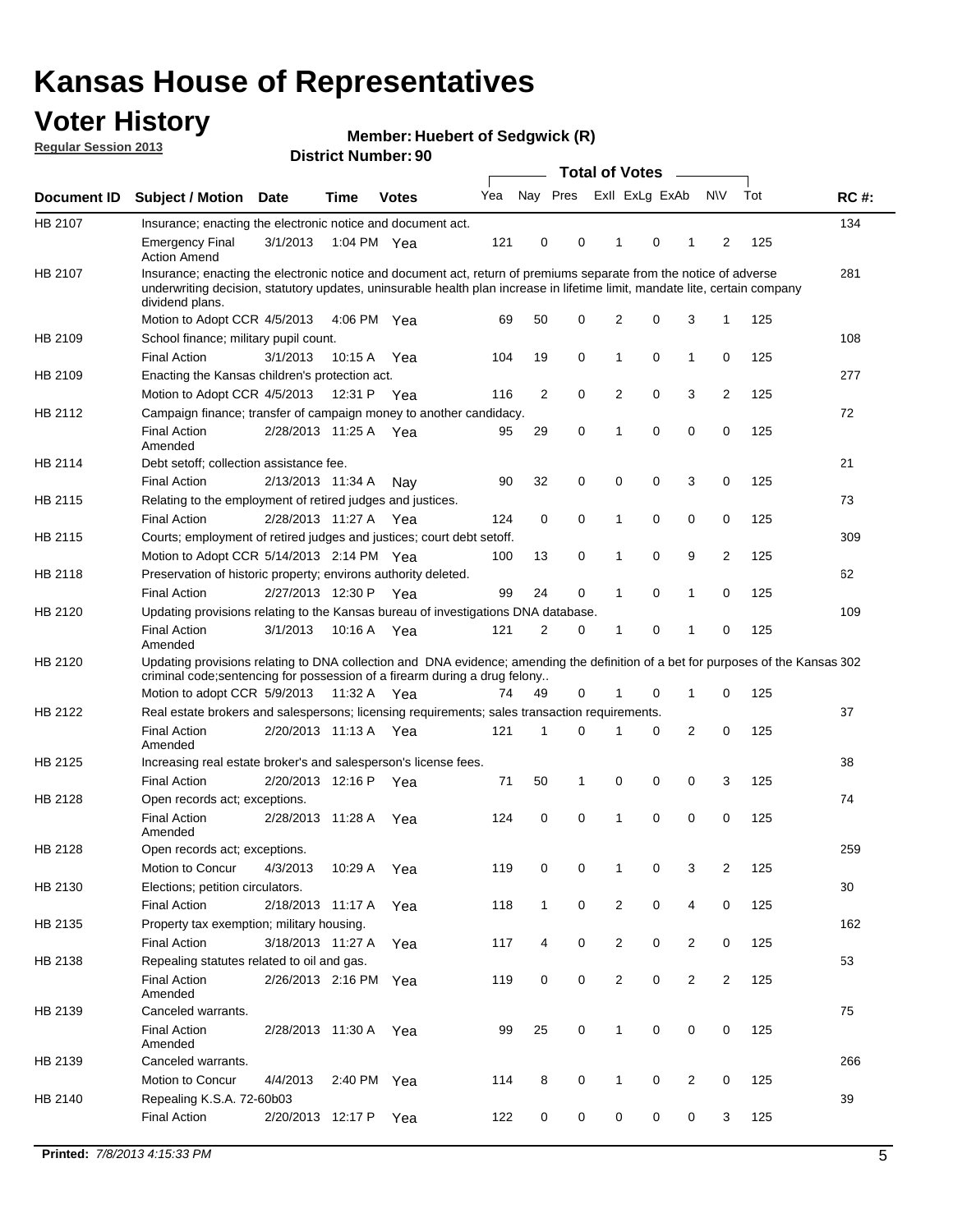### **Voter History**

**Member: Huebert of Sedgwick (R)** 

**Regular Session 2013**

|             |                                                                                                                                                               |          |                       |              |     |             | Total of Votes          |          |   |                |     |     |             |
|-------------|---------------------------------------------------------------------------------------------------------------------------------------------------------------|----------|-----------------------|--------------|-----|-------------|-------------------------|----------|---|----------------|-----|-----|-------------|
| Document ID | <b>Subject / Motion Date</b>                                                                                                                                  |          | Time                  | <b>Votes</b> | Yea |             | Nay Pres Exll ExLg ExAb |          |   |                | N\V | Tot | <b>RC#:</b> |
| HB 2141     | Repealer; elections process for certain unified school districts.<br><b>Final Action</b>                                                                      |          | 2/14/2013 11:23 A Yea |              | 123 | 0           | 0                       | 0        | 0 | 1              | 1   | 125 | 24          |
| HB 2142     | Certain educational statutes concerning USD land transfers and higher education loan and grant programs.                                                      |          |                       |              |     |             |                         |          |   |                |     |     | 40          |
| HB 2143     | <b>Final Action</b><br>Repealing outdated provisions relating to the purchase of certain real estate by the department of corrections.                        |          | 2/20/2013 12:19 P Yea |              | 122 | 0           | 0                       | $\Omega$ | 0 | 0              | 3   | 125 | 34          |
|             | <b>Final Action</b>                                                                                                                                           |          | 2/20/2013 11:09 A Yea |              | 122 | 0           | 0                       |          | 0 | $\overline{2}$ | 0   | 125 |             |
| HB 2144     | Repealing unnecessary statutes relating to juveniles.                                                                                                         |          |                       |              |     |             |                         |          |   |                |     |     | 76          |
|             | <b>Final Action</b>                                                                                                                                           |          | 2/28/2013 11:32 A Yea |              | 124 | $\mathbf 0$ | $\Omega$                |          | 0 | $\Omega$       | 0   | 125 |             |
| HB 2145     | Repealing K.S.A. 75-5028; concerning the sale of real estate by the secretary of transportation.                                                              |          |                       |              |     |             |                         |          |   |                |     |     | 35          |
|             | <b>Final Action</b>                                                                                                                                           |          | 2/20/2013 11:11 A Yea |              | 122 | 0           | 0                       | 1        | 0 | $\overline{2}$ | 0   | 125 |             |
| HB 2146     | Repealing the cancer drug repository program K.S.A. 2012 Supp. 65-1664 through 65-1667 and amending K.S.A. 2012 Supp. 77<br>65-1636.                          |          |                       |              |     |             |                         |          |   |                |     |     |             |
|             | <b>Final Action</b>                                                                                                                                           |          | 2/28/2013 11:33 A     | Yea          | 124 | 0           | 0                       |          | 0 | 0              | 0   | 125 |             |
| HB 2147     | Repealer; use of metric system on certain road signs and markers, moving of heavy vehicles on bridges or culverts, interstate 94<br>bridges.                  |          |                       |              |     |             |                         |          |   |                |     |     |             |
|             | <b>Final Action</b>                                                                                                                                           | 3/1/2013 |                       | 9:52 AM Yea  | 123 | 0           | 0                       | 1        | 0 | 1              | 0   | 125 |             |
| HB 2148     | Repealers; postsecondary education scholarship provisions.                                                                                                    |          | 2/20/2013 12:21 P     |              |     |             | 0                       | 0        | 0 |                |     |     | 41          |
|             | <b>Final Action</b>                                                                                                                                           |          |                       | Yea          | 106 | 16          |                         |          |   | 0              | 3   | 125 |             |
| HB 2149     | Repealers; postsecondary education student loans and tuition grants.<br><b>Final Action</b>                                                                   |          | 2/20/2013 12:22 P     |              | 108 | 14          | 0                       | 0        | 0 | 0              | 3   | 125 | 42          |
| HB 2149     | Repealing a \$500,000 transfer from highway patrol training center fund to the state general fund.                                                            |          |                       | Yea          |     |             |                         |          |   |                |     |     | 314         |
|             | Motion to Concur                                                                                                                                              |          | 5/23/2013 10:22 A Yea |              | 113 | 0           | 0                       | 1        | 0 | 8              | 3   | 125 |             |
| HB 2150     | Repealers; workforce development loan program act.                                                                                                            |          |                       |              |     |             |                         |          |   |                |     |     | 78          |
|             | <b>Final Action</b>                                                                                                                                           |          | 2/28/2013 11:34 A     | Yea          | 94  | 30          | 0                       | 1        | 0 | $\mathbf 0$    | 0   | 125 |             |
| HB 2150     | Senate Substitute for HB 2150 by Committee on Commerce--Concerning the Kansas employment first oversight commission.                                          |          |                       |              |     |             |                         |          |   |                |     |     | 267         |
|             | Motion to Concur                                                                                                                                              | 4/4/2013 |                       | 2:44 PM Yea  | 110 | 12          | 0                       | 1        | 0 | 2              | 0   | 125 |             |
| HB 2151     | Repealers; report on medically underserved areas of the state.                                                                                                |          |                       |              |     |             |                         |          |   |                |     |     | 63          |
|             | <b>Final Action</b>                                                                                                                                           |          | 2/27/2013 12:31 P     | Yea          | 123 | 0           | 0                       | 1        | 0 | 1              | 0   | 125 |             |
| HB 2152     | Repealer: uniform land sales practices act.                                                                                                                   |          |                       |              |     |             |                         |          |   |                |     |     | 36          |
|             | <b>Final Action</b>                                                                                                                                           |          | 2/20/2013 11:12 A     | Yea          | 122 | 0           | 0                       | 1        | 0 | 2              | 0   | 125 |             |
| HB 2153     | Unused medications act; dontating entities.                                                                                                                   |          |                       |              |     |             |                         |          |   |                |     |     | 64          |
|             | <b>Final Action</b><br>Amended                                                                                                                                |          | 2/27/2013 12:33 P     | Yea          | 123 | 0           | 0                       |          | 0 | 1              | 0   | 125 |             |
| HB 2154     | Senate Substitute for HB 2154 by Committee on Public Health and Welfare--Cosmetology; relating to licensure and renewal of 31<br>persons, salons and clinics. |          |                       |              |     |             |                         |          |   |                |     |     |             |
|             | <b>Final Action</b><br>Amended                                                                                                                                |          | 2/18/2013 11:19 A     | Yea          | 119 | 0           | 0                       | 2        | 0 | 4              | 0   | 125 |             |
| HB 2155     | Cosmetology; relating to licensure and renewal.                                                                                                               |          |                       |              |     |             |                         |          |   |                |     |     | 32          |
|             | <b>Final Action</b><br>Amended                                                                                                                                |          | 2/18/2013 11:21 A Yea |              | 119 | 0           | 0                       | 2        | 0 | 4              | 0   | 125 |             |
| HB 2156     | Repealers; school finance; area vocational school fund; local effort as applied to U.S.D. No. 450                                                             |          |                       |              |     |             |                         |          |   |                |     |     | 43          |
|             | <b>Final Action</b>                                                                                                                                           |          | 2/20/2013 12:23 P     | Yea          | 122 | 0           | 0                       | 0        | 0 | 0              | 3   | 125 |             |
| HB 2160     | Quality care assessment on skilled nursing care facilities.                                                                                                   |          |                       |              |     |             |                         |          |   |                |     |     | 144         |
|             | <b>Final Action</b>                                                                                                                                           | 3/7/2013 | 12:13 P               | Yea          | 100 | 21          | 0                       | 1        | 0 | 3              | 0   | 125 |             |
| HB 2162     | Prohibition on use of state appropriated moneys to lobby relating to gun control at federal, state and local ogvernment level.                                |          |                       |              |     |             |                         |          |   |                |     |     | 79          |
|             | <b>Final Action</b><br>Amended                                                                                                                                |          | 2/28/2013 11:36 A Yea |              | 120 | 4           | 0                       | 1        | 0 | 0              | 0   | 125 |             |
| HB 2162     | Prohibition on use of state appropriated moneys to lobby at federal, state and local government levels relating to gun control.                               |          |                       |              |     |             |                         |          |   |                |     |     | 312         |
|             | Motion to adopt CCR 5/21/2013 2:52 PM Yea                                                                                                                     |          |                       |              | 83  | 28          | $\Omega$                | 1        | 0 | 13             | 0   | 125 |             |
| HB 2163     | Relating to garnishment proceedings.                                                                                                                          |          |                       |              |     |             |                         |          |   |                |     |     | 80          |
|             | <b>Final Action</b>                                                                                                                                           |          | 2/28/2013 11:37 A Yea |              | 124 | 0           | 0                       | 1        | 0 | 0              | 0   | 125 |             |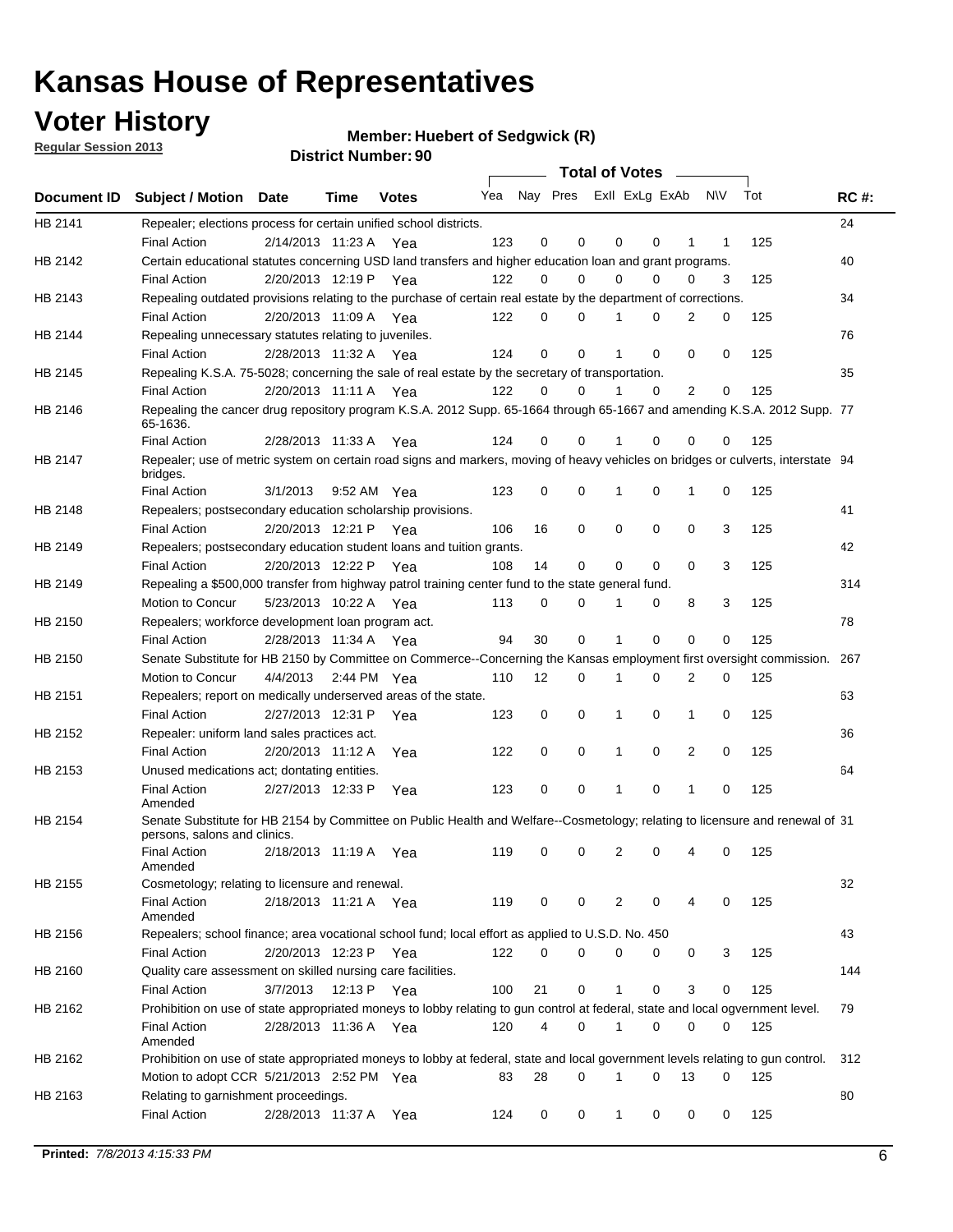### **Voter History**

**Member: Huebert of Sedgwick (R)** 

**Regular Session 2013**

|                |                                                                                                                                                                                                                                    |                       |             |              |     |          |          | <b>Total of Votes</b> |   |                |              |     |             |
|----------------|------------------------------------------------------------------------------------------------------------------------------------------------------------------------------------------------------------------------------------|-----------------------|-------------|--------------|-----|----------|----------|-----------------------|---|----------------|--------------|-----|-------------|
| Document ID    | Subject / Motion Date                                                                                                                                                                                                              |                       | Time        | <b>Votes</b> | Yea | Nay Pres |          | Exll ExLg ExAb        |   |                | <b>NV</b>    | Tot | <b>RC#:</b> |
| HB 2164        | Relating to jurors; information disqualifying prospective juror from jury service.                                                                                                                                                 |                       |             |              |     |          |          |                       |   |                |              |     | 47          |
|                | <b>Final Action</b><br>Amended                                                                                                                                                                                                     | 2/25/2013 12:12 P Yea |             |              | 75  | 45       | 0        | 0                     | 0 | 0              | 5            | 125 |             |
| HB 2164        | Juries and grand juries.                                                                                                                                                                                                           |                       |             |              |     |          |          |                       |   |                |              |     | 284         |
|                | Motion to Adopt CCR 4/5/2013                                                                                                                                                                                                       |                       |             | 5:53 PM Yea  | 92  | 28       | 0        | 2                     | 0 | 2              | $\mathbf{1}$ | 125 |             |
| HB 2166        | Sub HB 2166 by Committee on Judiciary -- Relating to the medical assistance recovery program.                                                                                                                                      |                       |             |              |     |          |          |                       |   |                |              |     | 165         |
|                | Final Action Sub Bill 3/19/2013 10:34 A Yea<br>Amended                                                                                                                                                                             |                       |             |              | 112 | 11       | 0        |                       | 0 | 1              | 0            | 125 |             |
| HB 2167        | Establishing Native American legislative day at the capitol.                                                                                                                                                                       |                       |             |              |     |          |          |                       |   |                |              |     | 54          |
|                | <b>Final Action</b>                                                                                                                                                                                                                | 2/26/2013 2:17 PM Yea |             |              | 119 | 0        | 0        | 2                     | 0 | $\overline{2}$ | 2            | 125 |             |
| HB 2167        | Senate Substitute for HB 2167 by Committee on Federal and State Affairs -- Concerning fireworks; regulations thereof.                                                                                                              |                       |             |              |     |          |          |                       |   |                |              |     | 261         |
|                | Motion to Concur                                                                                                                                                                                                                   | 4/4/2013 11:11 A Yea  |             |              | 100 | 23       | 0        |                       | 0 | 1              | $\Omega$     | 125 |             |
| HB 2169        | Allowing for proceedings to determine final disposition of prisoner's pending probation revocations.                                                                                                                               |                       |             |              |     |          |          |                       |   |                |              |     | 49          |
|                | <b>Final Action</b>                                                                                                                                                                                                                | 2/26/2013 2:10 PM Yea |             |              | 119 | $\Omega$ | $\Omega$ | $\Omega$              | 0 | 0              | 6            | 125 |             |
| HB 2170        | Concerning sentencing dispositions, probation and postrelease supervision.                                                                                                                                                         |                       |             |              |     |          |          |                       |   |                |              |     | 110         |
|                | <b>Final Action</b><br>Amended                                                                                                                                                                                                     | 3/1/2013              |             | 10:23 A Yea  | 79  | 44       | 0        | 1                     | 0 | $\mathbf{1}$   | 0            | 125 |             |
| <b>HB 2170</b> | Concerning sentencing dispositions, probation and postrelease supervision.                                                                                                                                                         |                       |             |              |     |          |          |                       |   |                |              |     | 256         |
|                | Motion to Concur                                                                                                                                                                                                                   | 4/1/2013              |             | 10:54 A ExAb | 75  | 44       | 0        | 1                     | 0 | 2              | 3            | 125 |             |
| HB 2172        | Cemeteries; cemetery corporations and cemetery merchandise.                                                                                                                                                                        |                       |             |              |     |          |          |                       |   |                |              |     | 81          |
|                | <b>Final Action</b><br>Amended                                                                                                                                                                                                     | 2/28/2013 11:38 A     |             | Yea          | 124 | 0        | 0        | 1                     | 0 | 0              | 0            | 125 |             |
| HB 2176        | The Eisenhower foundation license plate.                                                                                                                                                                                           |                       |             |              |     |          |          |                       |   |                |              |     | 57          |
|                | <b>Final Action</b>                                                                                                                                                                                                                | 2/27/2013 12:11 P     |             | Yea          | 112 | 11       | 0        | 0                     | 0 |                |              | 125 |             |
| HB 2177        | Relating to motor carriers; concerning safety rules and regulations; certificates of convenience and necessity; transportation of 55<br>certain materials.                                                                         |                       |             |              |     |          |          |                       |   |                |              |     |             |
|                | <b>Final Action</b><br>Amended                                                                                                                                                                                                     | 2/26/2013 2:18 PM Yea |             |              | 119 | 0        | 0        | 2                     | 0 | 2              | 2            | 125 |             |
| HB 2179        | Amending the secretary of labor's role of taking assignment of wage claims.                                                                                                                                                        |                       |             |              |     |          |          |                       |   |                |              |     | 111         |
|                | <b>Final Action</b><br>Amended                                                                                                                                                                                                     | 3/1/2013              |             | 10:24 A Yea  | 87  | 36       | 0        | 1                     | 0 | 1              | 0            | 125 |             |
| HB 2181        | Authorizing licensing bodies to accept certain online distance education courses towards licensure for military service member 55<br>applicants                                                                                    |                       |             |              |     |          |          |                       |   |                |              |     |             |
|                | <b>Final Action</b>                                                                                                                                                                                                                | 2/27/2013 12:34 P     |             | Yea          | 123 | 0        | 0        | 1                     | 0 | 1              | 0            | 125 |             |
| HB 2182        | Relating to grand juries.                                                                                                                                                                                                          |                       |             |              |     |          |          |                       |   |                |              |     | 152         |
|                | <b>Final Action</b><br>Amended                                                                                                                                                                                                     | 3/13/2013 11:20 A Yea |             |              | 100 | 24       | 0        | 0                     | 0 | 1              | 0            | 125 |             |
| HB 2183        | Substitute HB 2183 by Committee on Health and Human Services - - designation and control of infectious and contagious<br>diseases.                                                                                                 |                       |             |              |     |          |          |                       |   |                |              |     | 112         |
|                | Final Action Sub Bill 3/1/2013<br>Amended                                                                                                                                                                                          |                       |             | 10:26 A Yea  | 122 | 1        | 0        | $\mathbf{1}$          | 0 | 1              | 0            | 125 |             |
| HB 2183        | Substitute HB 2183 by Committee on Health and Human Services -- department of health and environment statutory duties<br>and functions, infectious and contagious diseases, laboratory services, health information technology and |                       |             |              |     |          |          |                       |   |                |              |     | 297         |
|                | Motion to Adopt CCR 4/5/2013                                                                                                                                                                                                       |                       |             | 9:37 PM Yea  | 120 | 0        | $\Omega$ | 2                     | 0 | 2              | $\mathbf{1}$ | 125 |             |
| HB 2185        | Consolidation of citites and counties; dual majority vote.                                                                                                                                                                         |                       |             |              |     |          |          |                       |   |                |              |     | 113         |
|                | <b>Final Action</b><br>Amended                                                                                                                                                                                                     | 3/1/2013              |             | 10:27 A Yea  | 119 | 4        | 0        | 1                     | 0 | 1              | 0            | 125 |             |
| HB 2193        | Public facilities; accessiblity standards for disabled persons.                                                                                                                                                                    |                       |             |              |     |          |          |                       |   |                |              |     | 145         |
|                | <b>Final Action</b>                                                                                                                                                                                                                | 3/7/2013              | 12:14 P Yea |              | 121 | 0        | 0        | 1                     | 0 | 3              | 0            | 125 |             |
| HB 2195        | Claims against the state; 2012 Joint Committee recommendations.                                                                                                                                                                    |                       |             |              |     |          |          |                       |   |                |              |     | 146         |
|                | <b>Final Action</b><br>Amended                                                                                                                                                                                                     | 3/7/2013              | 12:16 P Yea |              | 110 | 10       | 0        | $\mathbf{1}$          | 0 | 3              | $\mathbf{1}$ | 125 |             |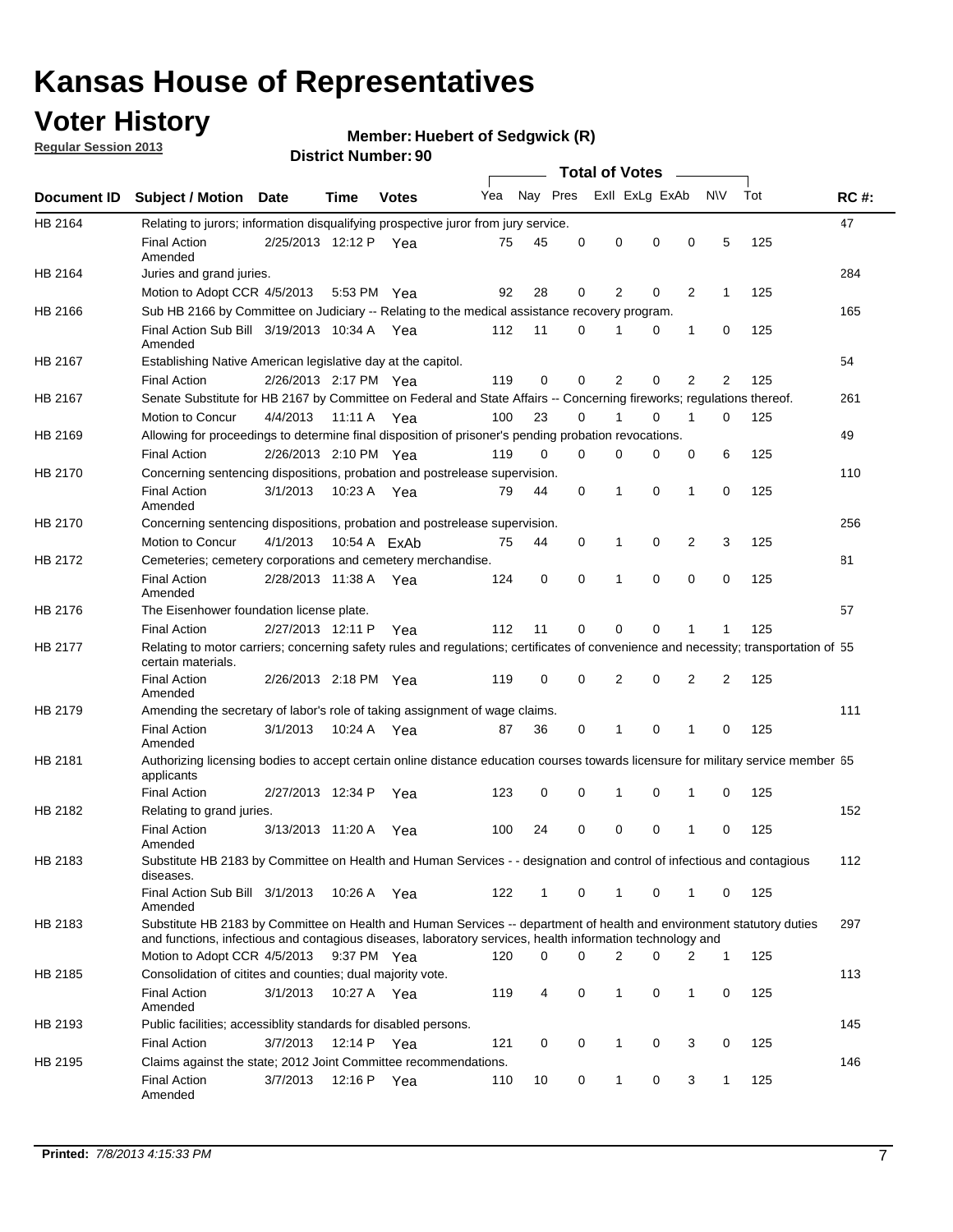### **Voter History**

**Member: Huebert of Sedgwick (R)** 

**Regular Session 2013**

|                |                                                                                                                                                                                                                |                       |              |              |     |             |          | <b>Total of Votes</b> |   |                |              |     |             |
|----------------|----------------------------------------------------------------------------------------------------------------------------------------------------------------------------------------------------------------|-----------------------|--------------|--------------|-----|-------------|----------|-----------------------|---|----------------|--------------|-----|-------------|
| Document ID    | <b>Subject / Motion Date</b>                                                                                                                                                                                   |                       | Time         | <b>Votes</b> | Yea | Nay Pres    |          | Exll ExLg ExAb        |   |                | <b>NV</b>    | Tot | <b>RC#:</b> |
| HB 2197        | Kansas state high school activities association; membership of board of directors and executive board.                                                                                                         |                       |              |              |     |             |          |                       |   |                |              |     | 249         |
|                | <b>Emergency Final</b><br><b>Action Amend</b>                                                                                                                                                                  | 3/26/2013 8:46 PM Yea |              |              | 69  | 53          | 0        |                       | 0 | 2              | 0            | 125 |             |
| HB 2199        | Second amendment protection act.                                                                                                                                                                               |                       |              |              |     |             |          |                       |   |                |              |     | 157         |
|                | <b>Final Action</b><br>Amended                                                                                                                                                                                 | 3/14/2013 11:34 A     |              | Yea          | 94  | 29          | 0        | 0                     | 0 | 2              | 0            | 125 |             |
| HB 2199        | Senate Substitute for HB 2199 by Committee on Federal and State Affairs--Secretary of Administration; successor; diretor of<br>accounts and reports; certain rules and regulations; Kansas liquor control act. |                       |              |              |     |             |          |                       |   |                |              |     | 313         |
|                | Motion to adopt CCR 5/22/2013 2:17 PM Yea                                                                                                                                                                      |                       |              |              | 89  | 23          | 0        | 1                     | 0 | 12             | 0            | 125 |             |
| HB 2200        | Executive chief information technology officer; office of information tehcnology services.                                                                                                                     |                       |              |              |     |             |          |                       |   |                |              |     | 114         |
|                | <b>Final Action</b><br>Amended                                                                                                                                                                                 | 3/1/2013              | 10:28 A      | Yea          | 121 | 2           | 0        | 1                     | 0 | 1              | 0            | 125 |             |
| HB 2201        | Telecommunications; regulation by the state corporation commission and distributions from the Kansas universal service<br>fund.                                                                                |                       |              |              |     |             |          |                       |   |                |              |     | 33          |
|                | <b>Final Action</b><br>Amended                                                                                                                                                                                 | 2/18/2013 11:24 A     |              | Yea          | 118 | 1           | 0        | 2                     | 0 | 4              | 0            | 125 |             |
| HB 2201        | Telecommunications; regulation by the state corporation commission and distributions from the Kansas universal service<br>fund.                                                                                |                       |              |              |     |             |          |                       |   |                |              |     | 278         |
|                | Motion to Adopt CCR 4/5/2013                                                                                                                                                                                   |                       | 12:57 P      | Yea          | 99  | 20          | 0        | 2                     | 0 | 3              | $\mathbf{1}$ | 125 |             |
| HB 2202        | Providing automatic relief from certain motor carrier restrictions upon the governor's declaration of emergency.                                                                                               |                       |              |              |     |             |          |                       |   |                |              |     | 44          |
|                | <b>Final Action</b><br>Amended                                                                                                                                                                                 | 2/20/2013 12:25 P     |              | Yea          | 122 | 0           | 0        | 0                     | 0 | 0              | 3            | 125 |             |
| HB 2203        | Relating to exercise of religion.                                                                                                                                                                              |                       |              |              |     |             |          |                       |   |                |              |     | 115         |
|                | <b>Final Action</b><br>Amended                                                                                                                                                                                 | 3/1/2013              | 10:31 A      | Yea          | 109 | 14          | 0        | 1                     | 0 | 1              | 0            | 125 |             |
| HB 2203        | Relating to exercise of religion.                                                                                                                                                                              |                       |              |              |     |             |          |                       |   |                |              |     | 200         |
|                | Motion to Concur                                                                                                                                                                                               | 3/25/2013 9:41 AM     |              | Yea          | 109 | 12          | 0        | 2                     | 0 | 2              | 0            | 125 |             |
| HB 2204        | Relating to redemption of real property.                                                                                                                                                                       |                       |              |              |     |             |          |                       |   |                |              |     | 116         |
|                | <b>Final Action</b><br>Amended                                                                                                                                                                                 | 3/1/2013              | 10:32 A      | Yea          | 123 | $\mathbf 0$ | 0        | 1                     | 0 | $\mathbf{1}$   | 0            | 125 |             |
| HB 2204        | Extending the judicial branch surcharge for two years.                                                                                                                                                         |                       |              |              |     |             |          |                       |   |                |              |     | 308         |
|                | Motion to adopt CCR 5/13/2013 10:38 A Yea                                                                                                                                                                      |                       |              |              | 121 | 1           | 0        | 0                     | 0 | 3              | 0            | 125 |             |
| HB 2205        | Adoption hearings; time and waiver of notice.                                                                                                                                                                  |                       |              |              |     |             |          |                       |   |                |              |     | 117         |
|                | <b>Final Action</b><br>Amended                                                                                                                                                                                 | 3/1/2013              | 10:33 A Yea  |              | 123 | 0           | 0        | 1                     | 0 | 1              | 0            | 125 |             |
| HB 2207        | Substitute HB 2207 by Committee on Agriculture and Natural Resources--Amending provisions relating to the regulation and<br>certification of animal feeding facilities.                                        |                       |              |              |     |             |          |                       |   |                |              |     | 56          |
|                | Final Action Sub Bill 2/26/2013 2:20 PM Yea                                                                                                                                                                    |                       |              |              | 119 | 0           | 0        | 2                     | 0 | $\overline{2}$ | 2            | 125 |             |
| <b>HB 2207</b> | Substitute HB 2207 by Committee on Agriculture and Natural Resources--Amending provisions relating to the regulation and 257<br>certification of animal feeding facilities.                                    |                       |              |              |     |             |          |                       |   |                |              |     |             |
|                | Motion to Concur                                                                                                                                                                                               | 4/1/2013              | 2:23 PM ExAb |              | 119 | 0           | 0        | 1                     | 0 | 3              | 2            | 125 |             |
| HB 2209        | Amendments to the Kansas offender registration act.                                                                                                                                                            |                       |              |              |     |             |          |                       |   |                |              |     | 66          |
|                | <b>Final Action</b><br>Amended                                                                                                                                                                                 | 2/27/2013 12:35 P Yea |              |              | 123 | 0           | 0        | $\mathbf{1}$          | 0 | $\mathbf{1}$   | 0            | 125 |             |
| HB 2210        | Elections; change of party affiliation.                                                                                                                                                                        |                       |              |              |     |             |          |                       |   |                |              |     | 132         |
|                | <b>Emergency Final</b><br><b>Action Amend</b>                                                                                                                                                                  | 3/1/2013              | 1:02 PM Yea  |              | 72  | 49          | 0        |                       | 0 | 1              | 2            | 125 |             |
| HB 2212        | Concerning the requirements to receiving a service grant through the veterans claims assistance program.                                                                                                       |                       |              |              |     |             |          |                       |   |                |              |     | 118         |
|                | <b>Final Action</b>                                                                                                                                                                                            | 3/1/2013              | 10:34 A Yea  |              | 123 | 0           | 0        | $\mathbf{1}$          | 0 | 1              | 0            | 125 |             |
| HB 2213        | Member elections and retirement benefit determinations and one-time payments under KPERS act of 2015.                                                                                                          |                       |              |              |     |             |          |                       |   |                |              |     | 27          |
|                | <b>Final Action</b><br>Amended                                                                                                                                                                                 | 2/15/2013 11:19 A Yea |              |              | 115 | 0           | 0        | 2                     | 2 | 3              | 3            | 125 |             |
| HB 2213        | Member elections and retirement benefit determinations and one-time payments under KPERS act of 2015.<br>Motion to adopt CCR 5/20/2013 2:11 PM ExAb                                                            |                       |              |              | 104 | $\Omega$    | $\Omega$ | 1                     | 0 | 16             | 4            | 125 | 311         |
|                |                                                                                                                                                                                                                |                       |              |              |     |             |          |                       |   |                |              |     |             |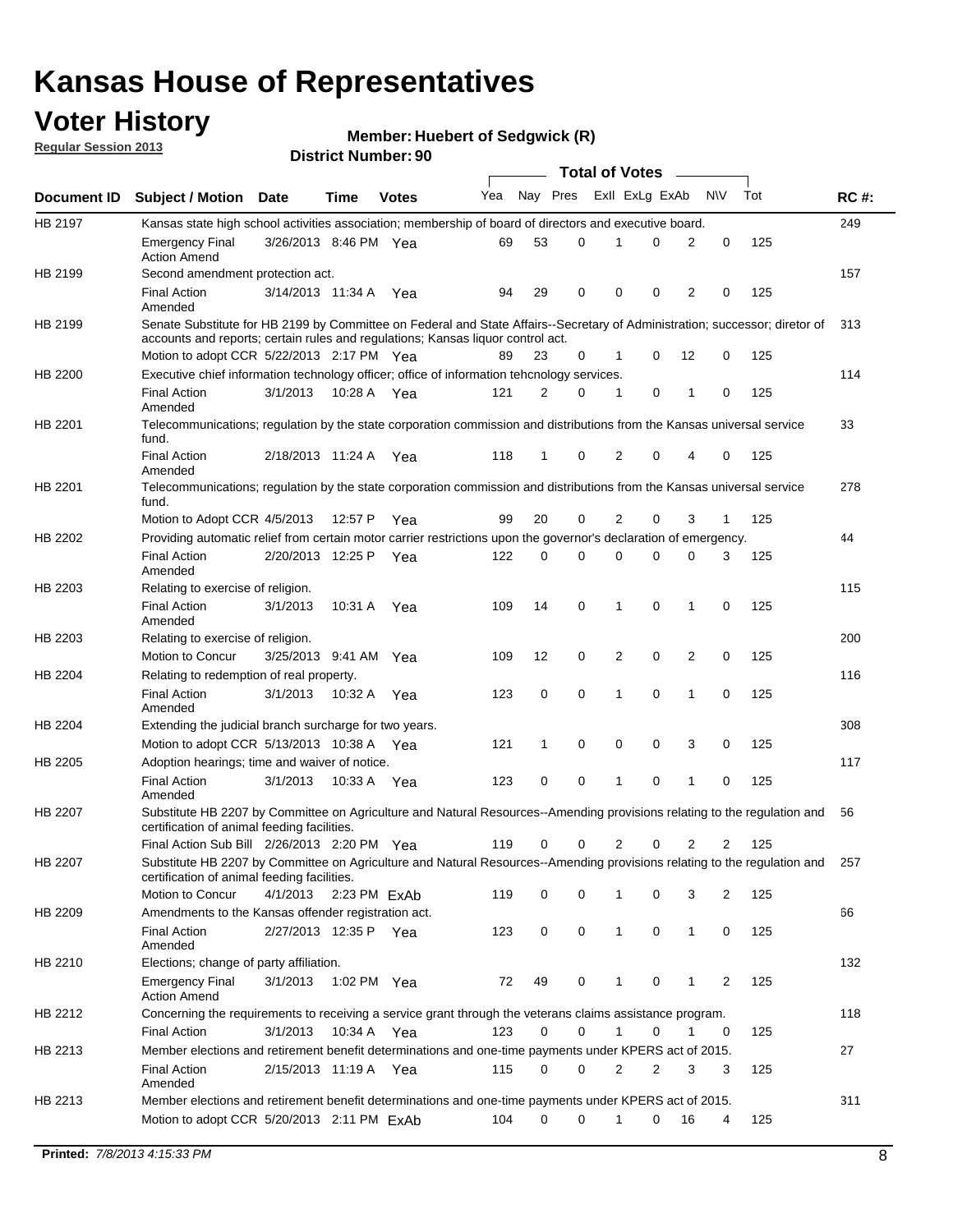### **Voter History**

**Member: Huebert of Sedgwick (R)** 

**Regular Session 2013**

|                    |                                                                                                                                                                                                       |                       |         | טט. וסעוווערו ועוווטכו |              |    |   | <b>Total of Votes</b> |          | $\sim$       |           |     |     |
|--------------------|-------------------------------------------------------------------------------------------------------------------------------------------------------------------------------------------------------|-----------------------|---------|------------------------|--------------|----|---|-----------------------|----------|--------------|-----------|-----|-----|
| <b>Document ID</b> | <b>Subject / Motion Date</b>                                                                                                                                                                          |                       | Time    | <b>Votes</b>           | Yea Nay Pres |    |   | Exll ExLg ExAb        |          |              | <b>NV</b> | Tot | RC# |
| HB 2216            | Repealing certain joint committees and amending related statutes; amending the joint committees on special claims against<br>the state.                                                               |                       |         |                        |              |    |   |                       |          |              |           |     | 119 |
|                    | <b>Final Action</b><br>Amended                                                                                                                                                                        | 3/1/2013              | 10:36 A | Yea                    | 91           | 32 | 0 | 1                     | 0        | 1            | 0         | 125 |     |
| HB 2216            | Repealing certain joint committees and amending related statutes; amending the joint committees on special claims against<br>the state.                                                               |                       |         |                        |              |    |   |                       |          |              |           |     | 323 |
|                    | Motion to adopt CCR 6/2/2013                                                                                                                                                                          |                       | 12:18 A | Yea                    | 81           | 28 | 0 | 1                     | 0        | 6            | 9         | 125 |     |
| HB 2217            | Creating the crime of female genital mutilation and setting the penalty.                                                                                                                              |                       |         |                        |              |    |   |                       |          |              |           |     | 120 |
|                    | <b>Final Action</b><br>Amended                                                                                                                                                                        | 3/1/2013              |         | 10:37 A Yea            | 123          | 0  | 0 | 1                     | 0        | $\mathbf{1}$ | 0         | 125 |     |
| HB 2218            | Driving under the influence of alcohol or drugs; tests; implied consent; administrative hearings.                                                                                                     |                       |         |                        |              |    |   |                       |          |              |           |     | 82  |
|                    | <b>Final Action</b>                                                                                                                                                                                   | 2/28/2013 11:40 A Yea |         |                        | 124          | 0  | 0 |                       | $\Omega$ | 0            | 0         | 125 |     |
| HB 2218            | Driving under the influence of alcohol or drugs; boating under the influence of alcohol or drugs; tests; implied consent;<br>administrative hearings; aggravated battery DUI.                         |                       |         |                        |              |    |   |                       |          |              |           |     | 303 |
|                    | Motion to adopt CCR 5/9/2013 11:46 A                                                                                                                                                                  |                       |         | Yea                    | 120          | 2  | 0 | 1                     | 0        | 1            | 1         | 125 |     |
| HB 2221            | Enacting the equal access act; school employees; professional employees organization.                                                                                                                 |                       |         |                        |              |    |   |                       |          |              |           |     | 83  |
|                    | <b>Final Action</b>                                                                                                                                                                                   | 2/28/2013 11:42 A     |         | Yea                    | 71           | 53 | 0 | 1                     | 0        | 0            | 0         | 125 |     |
| HB 2222            | School districts; bullying policies.                                                                                                                                                                  |                       |         |                        |              |    |   |                       |          |              |           |     | 141 |
|                    | <b>Emergency Final</b><br><b>Action Amend</b>                                                                                                                                                         | 3/1/2013              |         | 1:13 PM $Yea$          | 119          | 1  | 1 | 1                     | 0        | 1            | 2         | 125 |     |
| <b>HB 2228</b>     | Decreased employer payments to group insurance reserve fund for KPERS plan of death and long-term disability benefits<br>during fiscal years 2014 and 2015.                                           |                       |         |                        |              |    |   |                       |          |              |           |     | 28  |
|                    | <b>Final Action</b><br>Amended                                                                                                                                                                        | 2/15/2013 11:21 A Yea |         |                        | 115          | 0  | 0 | 2                     | 2        | 3            | 3         | 125 |     |
| HB 2231            | Substitute HB 2231 by Committee on Appropriations - Appropriations for FY 2014, FY 2015, FY 2016, FY 2017 and FY 2018<br>for various state agencies; capital improvement projects.                    |                       |         |                        |              |    |   |                       |          |              |           |     | 177 |
|                    | Final Action Sub Bill 3/20/2013 10:29 A Yea<br>Amended                                                                                                                                                |                       |         |                        | 68           | 55 | 0 |                       | 0        | 1            | 0         | 125 |     |
| HB 2234            | Contracts between the Kansas turnpike authority and the Kansas department of transportation.                                                                                                          |                       |         |                        |              |    |   |                       |          |              |           |     | 151 |
|                    | <b>Final Action</b><br>Amended                                                                                                                                                                        | 3/11/2013 11:16 A Yea |         |                        | 81           | 41 | 0 | 0                     | 1        | 2            | 0         | 125 |     |
| HB 2234            | Naming the secretary of transportation as the director of operations of the Kansas turnpike authority; pertaining to certain<br>contracts between the authority and the department of transportation. |                       |         |                        |              |    |   |                       |          |              |           |     | 299 |
|                    | Motion to Adopt CCR 4/5/2013                                                                                                                                                                          |                       | 10:12 P | Yea                    | 76           | 44 | 0 | 2                     | 0        | 2            | 1         | 125 |     |
| HB 2244            | Taxation of watercraft.<br><b>Emergency Final</b>                                                                                                                                                     | 3/26/2013 8:49 PM Yea |         |                        | 107          | 15 | 0 | 1                     | 0        | 2            | 0         | 125 | 250 |
| HB 2249            | <b>Action Amend</b>                                                                                                                                                                                   |                       |         |                        |              |    |   |                       |          |              |           |     |     |
|                    | City annexation of fire district land; double taxation; refund.                                                                                                                                       |                       |         |                        |              |    |   |                       |          |              |           |     | 121 |
|                    | Final Action 3/1/2013 10:39 A Nay<br>Amended                                                                                                                                                          |                       |         |                        | 101          | 22 | 0 | $\mathbf{1}$          | 0        | $\mathbf{1}$ | 0         | 125 |     |
| HB 2249            | Certain property issues; fire districts; historic preservation; solid waste.                                                                                                                          |                       |         |                        |              |    |   |                       |          |              |           |     | 310 |
|                    | Motion to Adopt CCR 5/17/2013 10:25 A Yea                                                                                                                                                             |                       |         |                        | 92           | 18 | 0 | 1                     | 0        | 14           | 0         | 125 |     |
| HB 2252            | Eliminating the statute of limitations for prosecutions of rape and aggravated criminal sodomy.                                                                                                       |                       |         |                        |              |    |   |                       |          |              |           |     | 122 |
|                    | <b>Final Action</b><br>Amended                                                                                                                                                                        | 3/1/2013              |         | 10:40 A Yea            | 123          | 0  | 0 |                       | 0        | 1            | 0         | 125 |     |
| HB 2253            | Abortion; prohibiting funding for abortion services; amending late-term abortion and woman's- right-to-know statutes.                                                                                 |                       |         |                        |              |    |   |                       |          |              |           |     | 178 |
|                    | <b>Final Action</b><br>Amended                                                                                                                                                                        | 3/20/2013 10:31 A Yea |         |                        | 92           | 31 | 0 | 1                     | 0        | 1            | 0         | 125 |     |
| HB 2253            | Abortion; prohibiting funding for abortion services; amending late-term abortion and woman's- right-to-know statutes.                                                                                 |                       |         |                        |              |    |   |                       |          |              |           |     | 301 |
|                    | Motion to Adopt CCR 4/5/2013                                                                                                                                                                          |                       |         | 10:34 P Yea            | 90           | 30 | 0 | 2                     | 0        | 2            | 1         | 125 |     |
| HB 2255            | Economic development; investments in telecommunications machinery and equipment.                                                                                                                      |                       |         |                        |              |    |   |                       |          |              |           |     | 142 |
|                    | EFA Sub Bill<br>Amended                                                                                                                                                                               | 3/1/2013              |         | 1:15 PM $Yea$          | 116          | 5  | 0 | -1                    | 0        | 1            | 2         | 125 |     |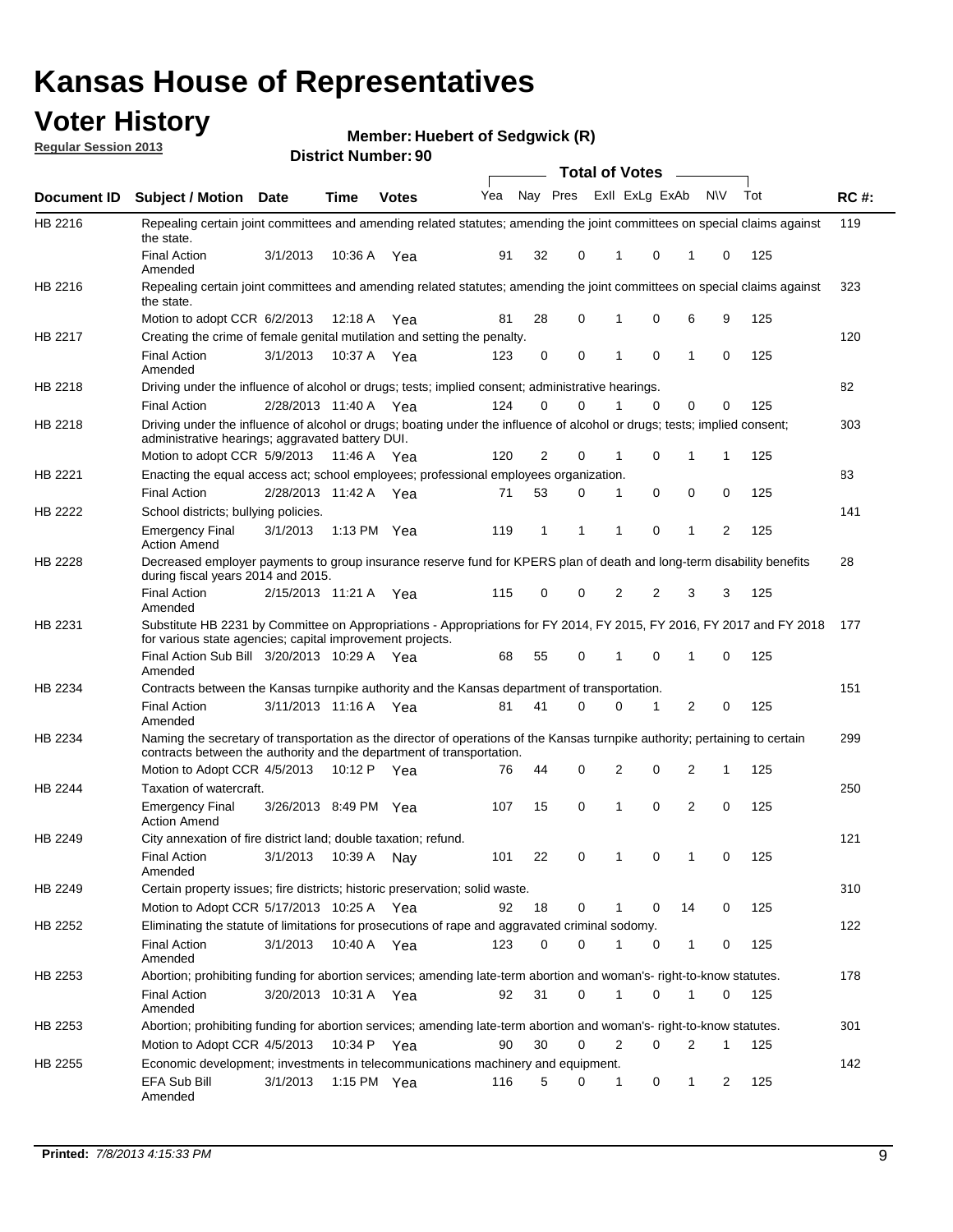### **Voter History**

**Member: Huebert of Sedgwick (R)** 

**Regular Session 2013**

|                    |                                                                                                                                                                                       |                       | טט. וסעוווער ועוווטכו |              |     |                         |             | <b>Total of Votes</b> |              | $\sim$         |              |     |             |
|--------------------|---------------------------------------------------------------------------------------------------------------------------------------------------------------------------------------|-----------------------|-----------------------|--------------|-----|-------------------------|-------------|-----------------------|--------------|----------------|--------------|-----|-------------|
| <b>Document ID</b> | <b>Subject / Motion</b>                                                                                                                                                               | Date                  | Time                  | <b>Votes</b> | Yea | Nay Pres Exll ExLg ExAb |             |                       |              |                | N\V          | Tot | <b>RC#:</b> |
| HB 2259            | Domestic relations; relating to dissolution of marriage;                                                                                                                              |                       |                       |              |     |                         |             |                       |              |                |              |     | 58          |
|                    | <b>Final Action</b>                                                                                                                                                                   | 2/27/2013 12:12 P     |                       | Yea          | 123 | 0                       | 0           | 1                     | 0            | 1              | $\Omega$     | 125 |             |
| HB 2261            | Authorizing the expenditure of unencumbered balances held by school district; removing the cap for contingency reserve<br>fund.                                                       |                       |                       |              |     |                         |             |                       |              |                |              |     | 48          |
|                    | <b>Final Action</b><br>Amended                                                                                                                                                        | 2/25/2013 12:13 P     |                       | Yea          | 120 | 0                       | 0           | 0                     | 0            | 0              | 5            | 125 |             |
| HB 2261            | School districts; expenditure of unencumbered bala ces; removing the cap for contingency reserve fund; establishing celebrate 305<br>freedom week; bullying policies. ies.            |                       |                       |              |     |                         |             |                       |              |                |              |     |             |
|                    | Motion to adopt CCR 5/9/2013                                                                                                                                                          |                       | 2:25 PM Yea           |              | 119 | 1                       | 0           |                       | 0            | 4              | 0            | 125 |             |
| HB 2262            | Substitute HB 2262 by Committee on Appropriations - Amending the percentage amount that is deposited into the oil and gas 210<br>valuation depletion trust fund from 12.41% to 8.25%. |                       |                       |              |     |                         |             |                       |              |                |              |     |             |
|                    | Final Action Sub Bill 3/26/2013 9:58 AM Yea                                                                                                                                           |                       |                       |              | 96  | 23                      | 0           |                       | 0            | 5              | 0            | 125 |             |
| HB 2267            | Income tax, credits, high performance incentive program; subtraction modifications, certain expenses related to living dinor<br>organ donations.                                      |                       |                       |              |     |                         |             |                       |              |                |              |     | 252         |
|                    | <b>Emergency Final</b><br><b>Action Amend</b>                                                                                                                                         | 3/26/2013 8:52 PM Yea |                       |              | 106 | 16                      | 0           | 1                     | 0            | 2              | 0            | 125 |             |
| HB 2269            | John Bower memorial highway.                                                                                                                                                          |                       |                       |              |     |                         |             |                       |              |                |              |     | 84          |
|                    | <b>Final Action</b><br>Amended                                                                                                                                                        | 2/28/2013 11:44 A Yea |                       |              | 114 | 10                      | 0           | 1                     | 0            | 0              | 0            | 125 |             |
| HB 2272            | Exempting IRB-purchased property from property taxatin without state ownerhsip requirement.                                                                                           |                       |                       |              |     |                         |             |                       |              |                |              |     | 123         |
|                    | <b>Final Action</b>                                                                                                                                                                   | 3/1/2013              | 10:41 A Yea           |              | 123 | 0                       | 0           | 1                     | 0            | $\mathbf{1}$   | 0            | 125 |             |
| HB 2278            | Creating a penalty enhancement for the theft or burglary of a firearm.                                                                                                                |                       |                       |              |     |                         |             |                       |              |                |              |     | 135         |
|                    | <b>Emergency Final</b><br><b>Action Amend</b>                                                                                                                                         | 3/1/2013              | 1:06 PM Yea           |              | 117 | 4                       | $\mathbf 0$ | $\mathbf 1$           | $\Omega$     | 1              | 2            | 125 |             |
| HB 2280            | School districts; establishing celebrate freedom week and related curriculum.                                                                                                         |                       |                       |              |     |                         |             |                       |              |                |              |     | 140         |
|                    | <b>Emergency Final</b><br><b>Action Amend</b>                                                                                                                                         | 3/1/2013              | 1:12 PM Yea           |              | 95  | 25                      | 1           | 1                     | 0            | 1              | 2            | 125 |             |
| HB 2294            | Kansas uniform securities act.                                                                                                                                                        |                       |                       |              |     |                         |             |                       |              |                |              |     | 124         |
|                    | <b>Final Action</b>                                                                                                                                                                   | 3/1/2013              | 10:42 A Yea           |              | 123 | 0                       | 0           | 1                     | $\mathbf 0$  | $\mathbf{1}$   | 0            | 125 |             |
| HB 2296            | Campaign finance; permitted uses of campaign funds.                                                                                                                                   |                       |                       |              |     |                         |             |                       |              |                |              |     | 148         |
|                    | <b>Final Action</b>                                                                                                                                                                   | 3/8/2013              | 11:12 A Yea           |              | 120 | $\mathbf{1}$            | 0           | 0                     | $\mathbf{1}$ | $\overline{2}$ | $\mathbf{1}$ | 125 |             |
| HB 2298            | Amending the crimes of interference with law enforcement and giving a false alarm.                                                                                                    |                       |                       |              |     |                         |             |                       |              |                |              |     | 136         |
|                    | <b>Emergency Final</b><br>Action                                                                                                                                                      | 3/1/2013              | 1:07 PM Yea           |              | 121 | 0                       | 0           | 1                     | 0            | $\mathbf{1}$   | 2            | 125 |             |
| HB 2302            | Relating to drug screening, criminal history record check and fingerprinting of certain persons and employees.                                                                        |                       |                       |              |     |                         |             |                       |              |                |              |     | 85          |
|                    | <b>Final Action</b><br>Amended                                                                                                                                                        | 2/28/2013 11:45 A Yea |                       |              | 124 | 0                       | $\Omega$    | 1                     | 0            | 0              | $\mathbf 0$  | 125 |             |
| HB 2303            | Relating to drivier's license fees; driving under the influence equipment fund.                                                                                                       |                       |                       |              |     |                         |             |                       |              |                |              |     | 125         |
|                    | <b>Final Action</b><br>Amended                                                                                                                                                        | 3/1/2013              | 10:44 A               | Yea          | 113 | 10                      | 0           | $\mathbf 1$           | 0            | 1              | 0            | 125 |             |
| HB 2305            | Kansas storage tank act and containment of underground storage tanks.                                                                                                                 |                       |                       |              |     |                         |             |                       |              |                |              |     | 126         |
|                    | <b>Final Action</b>                                                                                                                                                                   | 3/1/2013              | 10:45 A               | Yea          | 123 | 0                       | 0           | 1                     | 0            | 1              | 0            | 125 |             |
| HB 2305            | Kansas storage tank act and containment of underground storage tanks.                                                                                                                 |                       |                       |              |     |                         |             |                       |              |                |              |     | 197         |
|                    | Motion to Concur                                                                                                                                                                      | 3/22/2013 11:36 A     |                       | Yea          | 119 | 0                       | 0           | 2                     | 0            | 3              | $\mathbf{1}$ | 125 |             |
| HB 2311            | Increasing delinquent registration fees.                                                                                                                                              |                       |                       |              |     |                         |             |                       |              |                |              |     | 127         |
|                    | <b>Final Action</b>                                                                                                                                                                   | 3/1/2013              | 10:50 A               | Nay          | 24  | 99                      | 0           | $\mathbf{1}$          | 0            | $\mathbf{1}$   | 0            | 125 |             |
| HB 2312            | Kansas uninsurable health insurance plan; increase in life time limit.                                                                                                                |                       |                       |              |     |                         |             |                       |              |                |              |     | 95          |
|                    | <b>Final Action</b>                                                                                                                                                                   | 3/1/2013              | 9:53 AM Yea           |              | 123 | 0                       | 0           | 1                     | 0            | 1              | 0            | 125 |             |
| HB 2318            | Authorizing use of motorcycle headlamp modulation systems and side lamps.                                                                                                             |                       |                       |              |     |                         |             |                       |              |                |              |     | 128         |
|                    | <b>Final Action</b><br>Amended                                                                                                                                                        | 3/1/2013              | 10:52 A Yea           |              | 123 | 0                       | 0           | 1                     | 0            | 1              | 0            | 125 |             |
| HB 2318            | Authorizing use of motorcycle headlamp modulation systems and side lamps.                                                                                                             |                       |                       |              |     |                         |             |                       |              |                |              |     | 201         |
|                    | Motion to Concur                                                                                                                                                                      | 3/25/2013 9:44 AM Yea |                       |              | 121 | 0                       | 0           | 2                     | 0            | $\overline{2}$ | 0            | 125 |             |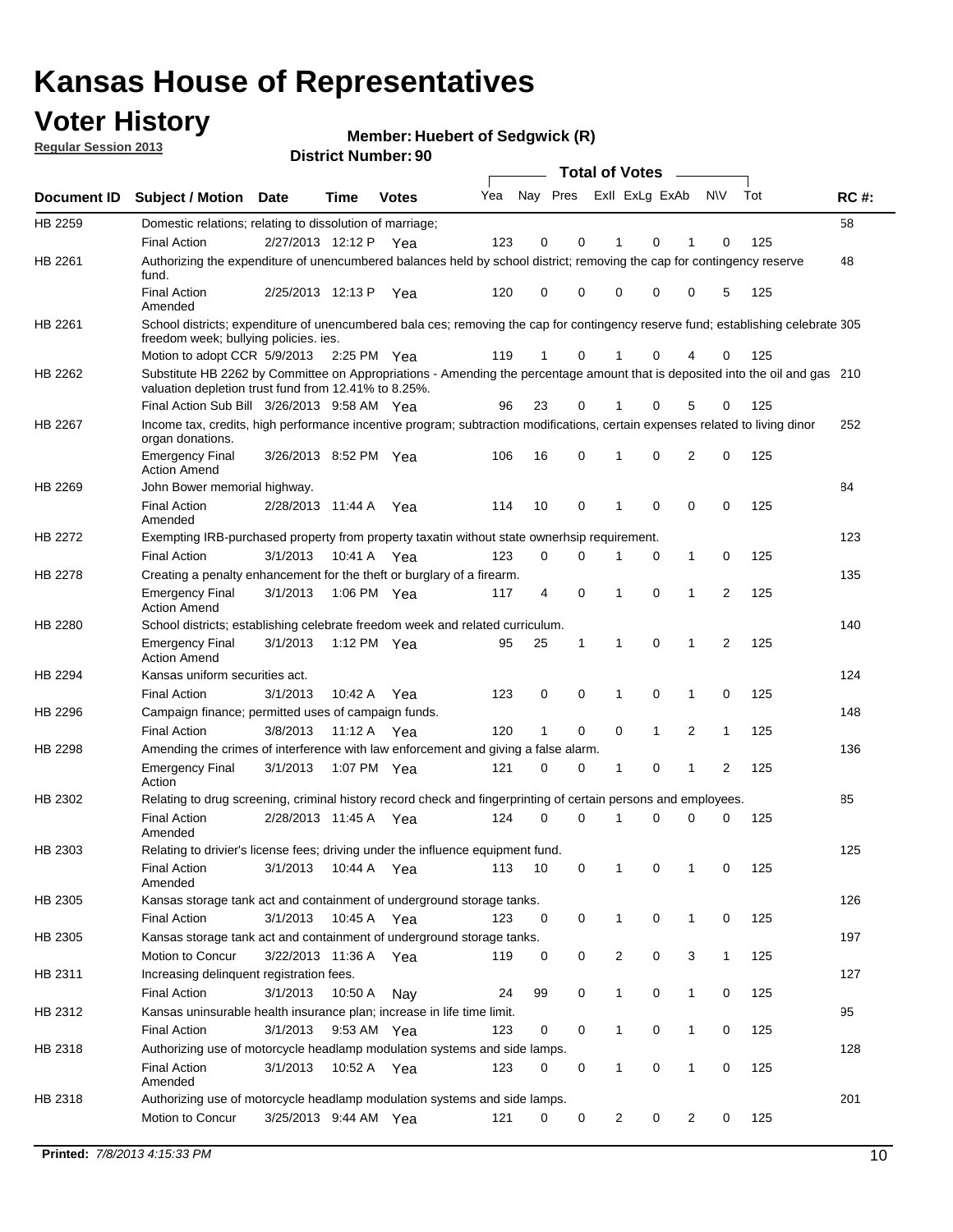### **Voter History**

**Member: Huebert of Sedgwick (R)** 

**Regular Session 2013**

#### **District Number: 90**

|             |                                                                     |                       |             |              |                                                                                                                                       |                  | <b>Total of Votes</b> |             |                |              |     |             |
|-------------|---------------------------------------------------------------------|-----------------------|-------------|--------------|---------------------------------------------------------------------------------------------------------------------------------------|------------------|-----------------------|-------------|----------------|--------------|-----|-------------|
| Document ID | <b>Subject / Motion</b>                                             | <b>Date</b>           | Time        | <b>Votes</b> | Yea                                                                                                                                   | Nay Pres         | Exll ExLg ExAb        |             |                | <b>NV</b>    | Tot | <b>RC#:</b> |
| HB 2319     | Creating the coalition of innovative districts act.                 |                       |             |              |                                                                                                                                       |                  |                       |             |                |              |     | 149         |
|             | <b>Final Action</b><br>Amended                                      | 3/8/2013              |             | 11:17 A Yea  | 74                                                                                                                                    | 47<br>0          | 0                     | 1           | 3              | 0            | 125 |             |
| HB 2319     | Creating the coalition of innovative districts act.                 |                       |             |              |                                                                                                                                       |                  |                       |             |                |              |     | 279         |
|             | Motion to Adopt CCR 4/5/2013                                        |                       |             | 1:03 PM Yea  | 71                                                                                                                                    | 47<br>0          | 2                     | 0           | 3              | 2            | 125 |             |
| HB 2322     |                                                                     |                       |             |              | Relating to the division of health of the department of health and environment.                                                       |                  |                       |             |                |              |     | 86          |
|             | <b>Final Action</b><br>Amended                                      | 2/28/2013 11:46 A Yea |             |              | 118                                                                                                                                   | 0<br>6           | 1                     | 0           | 0              | 0            | 125 |             |
| HB 2326     | VoIP and IP enabled services.                                       |                       |             |              |                                                                                                                                       |                  |                       |             |                |              |     | 129         |
|             | <b>Final Action</b><br>Amended                                      | 3/1/2013              | 10:53 A     | Yea          | 123                                                                                                                                   | 0<br>0           | 1                     | $\mathbf 0$ | 1              | 0            | 125 |             |
| HB 2338     | Courts; docket fees.                                                |                       |             |              |                                                                                                                                       |                  |                       |             |                |              |     | 211         |
|             | <b>Final Action</b><br>Amended                                      | 3/26/2013 10:00 A     |             | Yea          | 67                                                                                                                                    | 0<br>52          | 1                     | 0           | 5              | 0            | 125 |             |
| HB 2339     |                                                                     |                       |             |              | Allowing insurers to return premiums to a policyholder separate from the notice of an adverse underwriting decision.                  |                  |                       |             |                |              |     | 67          |
|             | <b>Final Action</b>                                                 | 2/28/2013 11:16 A Yea |             |              | 124                                                                                                                                   | 0<br>0           | 1                     | 0           | 0              | 0            | 125 |             |
| HB 2339     | certain firefighters and law enforcement officers.                  |                       |             |              | Combining life insurance with certain additional health related riders, insurance agents-lines of insurance, health insurance for 287 |                  |                       |             |                |              |     |             |
|             | Motion to Adopt CCR 4/5/2013 7:15 PM Yea                            |                       |             |              | 116                                                                                                                                   | 4<br>0           | 2                     | 0           | 2              | 1            | 125 |             |
| HB 2343     |                                                                     |                       |             |              | Relating to the secretary of health and environment; office of laboratory services.                                                   |                  |                       |             |                |              |     | 130         |
|             | <b>Final Action</b>                                                 | 3/1/2013              | 10:54 A Yea |              | 89                                                                                                                                    | 34<br>0          | 1                     | 0           | 1              | 0            | 125 |             |
| HB 2349     | School districts; audit by legislative post audit committee.        |                       |             |              |                                                                                                                                       |                  |                       |             |                |              |     | 87          |
|             | <b>Final Action</b><br>Amended                                      | 2/28/2013 11:48 A Yea |             |              | 120                                                                                                                                   | 0<br>4           | 1                     | 0           | 0              | $\mathbf 0$  | 125 |             |
| HB 2349     | School districts; audit by legislative post audit committee.        |                       |             |              |                                                                                                                                       |                  |                       |             |                |              |     | 291         |
|             | Motion to Concur                                                    | 4/5/2013              |             | 7:55 PM Yea  | 118                                                                                                                                   | 2<br>0           | 2                     | 0           | 2              | $\mathbf{1}$ | 125 |             |
| HB 2352     |                                                                     |                       |             |              | Maximum benefits increased for certain members of the Kansas police and firemen's retirement system.                                  |                  |                       |             |                |              |     | 88          |
|             | <b>Final Action</b>                                                 | 2/28/2013 11:49 A     |             | Yea          | 124                                                                                                                                   | 0<br>0           | 1                     | 0           | 0              | 0            | 125 |             |
| HB 2353     | Adding certain controlled substances as schedule I drugs.           |                       |             |              |                                                                                                                                       |                  |                       |             |                |              |     | 138         |
|             | <b>Emergency Final</b><br>Action                                    | 3/1/2013              |             | 1:09 PM Yea  | 121                                                                                                                                   | 0<br>0           | $\mathbf 1$           | 0           | 1              | 2            | 125 |             |
| HB 2357     |                                                                     |                       |             |              | 242nd engineer company ae" KS army national guard ae" membrial highway.                                                               |                  |                       |             |                |              |     | 96          |
|             | <b>Final Action</b>                                                 | 3/1/2013              |             | 9:54 AM Yea  | 123                                                                                                                                   | 0<br>0           | 1                     | 0           | 1              | 0            | 125 |             |
| HB 2357     | 242nd engineer company-KS army national guard- highway.             |                       |             |              |                                                                                                                                       |                  |                       |             |                |              |     | 202         |
|             | Motion to Concur                                                    | 3/25/2013 9:47 AM Yea |             |              | 121                                                                                                                                   | $\mathbf 0$<br>0 | 2                     | 0           | $\overline{2}$ | 0            | 125 |             |
| HB 2363     |                                                                     |                       |             |              | Exempting certain aggregate mining operations from department of health and environment regulations.                                  |                  |                       |             |                |              |     | 131         |
|             | <b>Final Action</b><br>Amended                                      | 3/1/2013              |             | 10:56 A Yea  | 123                                                                                                                                   | 0<br>0           | $\mathbf{1}$          | 0           | 1              | 0            | 125 |             |
| HB 2363     |                                                                     |                       |             |              | Water; wastewater regulations for sand and gravel; streams, dams and water obstructions.                                              |                  |                       |             |                |              |     | 280         |
|             | Motion to Adopt CCR 4/5/2013                                        |                       |             | 1:10 PM Yea  | 119                                                                                                                                   | 0<br>0           | 2                     | 0           | 3              | 1            | 125 |             |
| HB 2368     | Relating to the governor's mental health services planning council. |                       |             |              |                                                                                                                                       |                  |                       |             |                |              |     | 137         |
|             | <b>Emergency Final</b><br><b>Action Amend</b>                       | 3/1/2013              |             | 1:08 PM Yea  | 121                                                                                                                                   | 0<br>0           | 1                     | 0           | 1              | 2            | 125 |             |
| HB 2377     | Relating to court fees and costs; judicial branch surcharge fund.   |                       |             |              |                                                                                                                                       |                  |                       |             |                |              |     | 212         |
|             | <b>Final Action</b>                                                 | 3/26/2013 10:01 A Yea |             |              | 118                                                                                                                                   | 0<br>1           | 1                     | 0           | 5              | 0            | 125 |             |
| HB 2378     |                                                                     |                       |             |              | Sales tax exemption for sales of certain machinery and equipment used for surface mining activities.                                  |                  |                       |             |                |              |     | 251         |
|             | <b>Emergency Final</b><br><b>Action Amend</b>                       | 3/26/2013 8:51 PM Yea |             |              | 104                                                                                                                                   | 18<br>0          | 1                     | 0           | 2              | 0            | 125 |             |
| HB 2381     |                                                                     |                       |             |              | Election campaign finance; removing certain limitations to contributions made during legislative sessions.                            |                  |                       |             |                |              |     | 198         |
|             | <b>Final Action</b><br>Amended                                      | 3/25/2013 9:30 AM Yea |             |              | 100                                                                                                                                   | 21<br>0          | 2                     | 0           | $\overline{2}$ | 0            | 125 |             |
| HB 2387     |                                                                     |                       |             |              | Clarifying that felony murder is not a lesser included offense of capital murder.                                                     |                  |                       |             |                |              |     | 213         |
|             | <b>Final Action</b>                                                 | 3/26/2013 10:02 A Yea |             |              | 117                                                                                                                                   | 2<br>0           | $\mathbf 1$           | 0           | 5              | 0            | 125 |             |

**Printed:** *7/8/2013 4:15:33 PM* 11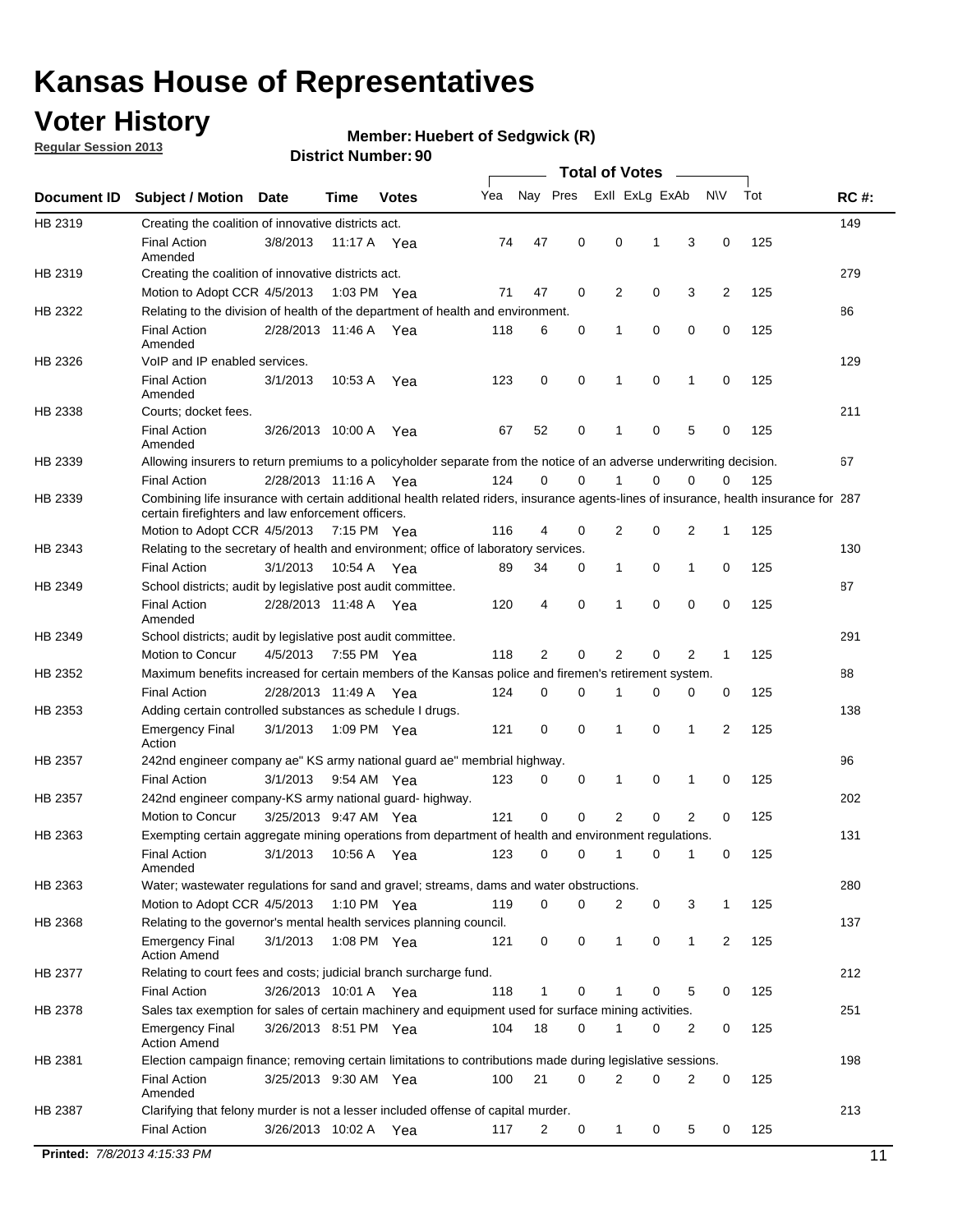### **Voter History**

**Member: Huebert of Sedgwick (R)** 

**Regular Session 2013**

|                 |                                                                                                                                                                                                                                                  |                       |             |              |     |              |          | <b>Total of Votes</b> |   |   |              |     |             |
|-----------------|--------------------------------------------------------------------------------------------------------------------------------------------------------------------------------------------------------------------------------------------------|-----------------------|-------------|--------------|-----|--------------|----------|-----------------------|---|---|--------------|-----|-------------|
| Document ID     | Subject / Motion Date                                                                                                                                                                                                                            |                       | Time        | <b>Votes</b> | Yea | Nay Pres     |          | Exll ExLg ExAb        |   |   | <b>NV</b>    | Tot | <b>RC#:</b> |
| HB 2389         | Capital murder; notice of intent to seek the death penalty.                                                                                                                                                                                      |                       |             |              |     |              |          |                       |   |   |              |     | 214         |
|                 | <b>Final Action</b>                                                                                                                                                                                                                              | 3/26/2013 10:03 A     |             | Yea          | 118 | 1            | 0        | 1                     | 0 | 5 | 0            | 125 |             |
| HB 2391         | School finance; amount of tax levy authorized to finance ancillary school facilities.                                                                                                                                                            |                       |             |              |     |              |          |                       |   |   |              |     | 237         |
|                 | <b>Emergency Final</b><br><b>Action Amend</b>                                                                                                                                                                                                    | 3/26/2013 8:30 PM Yea |             |              | 64  | 57           | 0        | 1                     | 0 | 2 | 1            | 125 |             |
| HB 2391         | Senate Substitute for HB 2391 by Committee on Ways and Means - Creating the joint committee on uniform educational<br>standards oversight.                                                                                                       |                       |             |              |     |              |          |                       |   |   |              |     | 321         |
|                 | Sub Motion to Concur 6/1/2013                                                                                                                                                                                                                    |                       | 10:06 P     | Yea          | 55  | 58           | 0        | 0                     | 0 | 6 | 6            | 125 |             |
| HB 2396         | Allowing the secretary of administration to identify state owned real property as surplus property and establishing an appeals 253<br>process of such identification; also amending procedures for the disposition of state surplus real estate. |                       |             |              |     |              |          |                       |   |   |              |     |             |
|                 | <b>Emergency Final</b><br>Action Amend                                                                                                                                                                                                           | 3/26/2013 8:53 PM Yea |             |              | 122 | 0            | 0        |                       | 0 | 2 | 0            | 125 |             |
| HB 2403         | Issuing \$1,500,000,000 of pension obligation bonds to finance a portion of the unfunded actuarial liability of KPERS.                                                                                                                           |                       |             |              |     |              |          |                       |   |   |              |     | 236         |
|                 | <b>Final Action</b><br>Amended                                                                                                                                                                                                                   | 3/26/2013 8:29 PM Yea |             |              | 73  | 49           | 0        | 1                     | 0 | 2 | 0            | 125 |             |
| <b>HCR 5014</b> | Urging approval of the Presidential Permit application allowing the construction and operation of the TransCanada Keystone<br>XL Pipeline.                                                                                                       |                       |             |              |     |              |          |                       |   |   |              |     | 215         |
|                 | <b>Final Action</b>                                                                                                                                                                                                                              | 3/26/2013 10:05 A     |             | Yea          | 108 | 11           | 0        |                       | 0 | 5 | 0            | 125 |             |
| HR 6004         | Rules of House of Representatives, permanent rules of the 2013-2014 biennium.                                                                                                                                                                    |                       |             |              |     |              |          |                       |   |   |              |     | 4           |
|                 | <b>Final Action</b><br>Amended                                                                                                                                                                                                                   | 1/28/2013 11:09 A     |             | Yea          | 82  | 40           | 0        | 0                     | 0 | 3 | 0            | 125 |             |
| SB 1            | Legislative Post Audit; periodic audits of the State treasurer and the pooled money investment board.                                                                                                                                            |                       |             |              |     |              |          |                       |   |   |              |     | 216         |
|                 | <b>Final Action</b><br>Amended                                                                                                                                                                                                                   | 3/26/2013 10:06 A     |             | Yea          | 118 | 1            | 0        | 1                     | 0 | 5 | 0            | 125 |             |
| SB 16           | Kansas racketeer influenced and corrupt organization act, criminal street gangs.                                                                                                                                                                 |                       |             |              |     |              |          |                       |   |   |              |     | 217         |
|                 | <b>Final Action</b><br>Amended                                                                                                                                                                                                                   | 3/26/2013 10:12 A Nay |             |              | 74  | 45           | 0        | 1                     | 0 | 5 | 0            | 125 |             |
| SB 20           | Civil procedure; temporary restraining orders and poverty affidavits.                                                                                                                                                                            |                       |             |              |     |              |          |                       |   |   |              |     | 190         |
|                 | <b>Final Action</b><br>Amended                                                                                                                                                                                                                   | 3/22/2013 11:15 A     |             | Yea          | 119 | 0            | 0        | 2                     | 0 | 3 | 1            | 125 |             |
| SB 20           | Civil procedure; temporary restraining orders and poverty affidavits.                                                                                                                                                                            |                       |             |              |     |              |          |                       |   |   |              |     | 304         |
|                 | Motion to adopt CCR 5/9/2013                                                                                                                                                                                                                     |                       | 2:21 PM Yea |              | 119 | $\mathbf{1}$ | 0        | 1                     | 0 | 4 | 0            | 125 |             |
| SB 21           | Firearms; criminal possession of a firearm; expungement; personal and family protection act.                                                                                                                                                     |                       |             |              |     |              |          |                       |   |   |              |     | 255         |
|                 | <b>Emergency Final</b><br>Action                                                                                                                                                                                                                 | 3/26/2013 8:56 PM Yea |             |              | 119 | 3            | 0        |                       | 0 | 2 | 0            | 125 |             |
| SB 23           | Continuation of statewide tax levy for public schools.                                                                                                                                                                                           |                       |             |              |     |              |          |                       |   |   |              |     | 243         |
|                 | <b>Emergency Final</b><br><b>Action Amend</b>                                                                                                                                                                                                    | 3/26/2013 8:38 PM Yea |             |              | 122 | 0            | 0        | 1                     | 0 | 2 | 0            | 125 |             |
| <b>SB 23</b>    | School districts; sttewide tax levy for public schools; school finance amendments.                                                                                                                                                               |                       |             |              |     |              |          |                       |   |   |              |     | 296         |
|                 | Motion to Adopt CCR 4/5/2013 9:32 PM Yea                                                                                                                                                                                                         |                       |             |              | 119 | 1            | 0        | 2                     | 0 | 2 | 1            | 125 |             |
| <b>SB 24</b>    | Insurance - Risk-based capital requirements for property, casualty and life insurance companies.                                                                                                                                                 |                       |             |              |     |              |          |                       |   |   |              |     | 204         |
|                 | <b>Final Action</b>                                                                                                                                                                                                                              | 3/26/2013 9:50 AM Yea |             |              | 119 | 0            | 0        |                       | 0 | 5 | 0            | 125 |             |
| SB 25           | Insurance-Risk-based capital requirements for health organizations.                                                                                                                                                                              |                       |             |              |     |              |          |                       |   |   |              |     | 205         |
|                 | <b>Final Action</b>                                                                                                                                                                                                                              | 3/26/2013 9:51 AM Yea |             |              | 119 | 0            | 0        | 1                     | 0 | 5 | 0            | 125 |             |
| SB 27           | Eligibility of students under the military service scholarship program act.                                                                                                                                                                      |                       |             |              |     |              |          |                       |   |   |              |     | 166         |
|                 | <b>Final Action</b><br>Amended                                                                                                                                                                                                                   | 3/19/2013 10:35 A Yea |             |              | 123 | 0            | 0        |                       | 0 | 1 | 0            | 125 |             |
| SB 28           | Authorizing the division of emergency management within the adjutant general's department to accept certain real property.                                                                                                                       |                       |             |              |     |              |          |                       |   |   |              |     | 184         |
|                 | <b>Final Action</b>                                                                                                                                                                                                                              | 3/21/2013 11:22 A Yea |             |              | 121 | 0            | $\Omega$ | 1                     | 0 | 3 | $\Omega$     | 125 |             |
| SB 37           | Kansas home inspectors professional competence and financial responsibility act.                                                                                                                                                                 |                       |             |              |     |              |          |                       |   |   |              |     | 218         |
|                 | <b>Final Action</b>                                                                                                                                                                                                                              | 3/26/2013 10:14 A Yea |             |              | 102 | 17           | 0        | 1                     | 0 | 5 | 0            | 125 |             |
| SB 51           | Health insurance coverage for bankers association.                                                                                                                                                                                               |                       |             |              |     |              |          |                       |   |   |              |     | 189         |
|                 | <b>Final Action</b>                                                                                                                                                                                                                              | 3/22/2013 11:14 A Yea |             |              | 119 | 0            | 0        | $\overline{c}$        | 0 | 3 | $\mathbf{1}$ | 125 |             |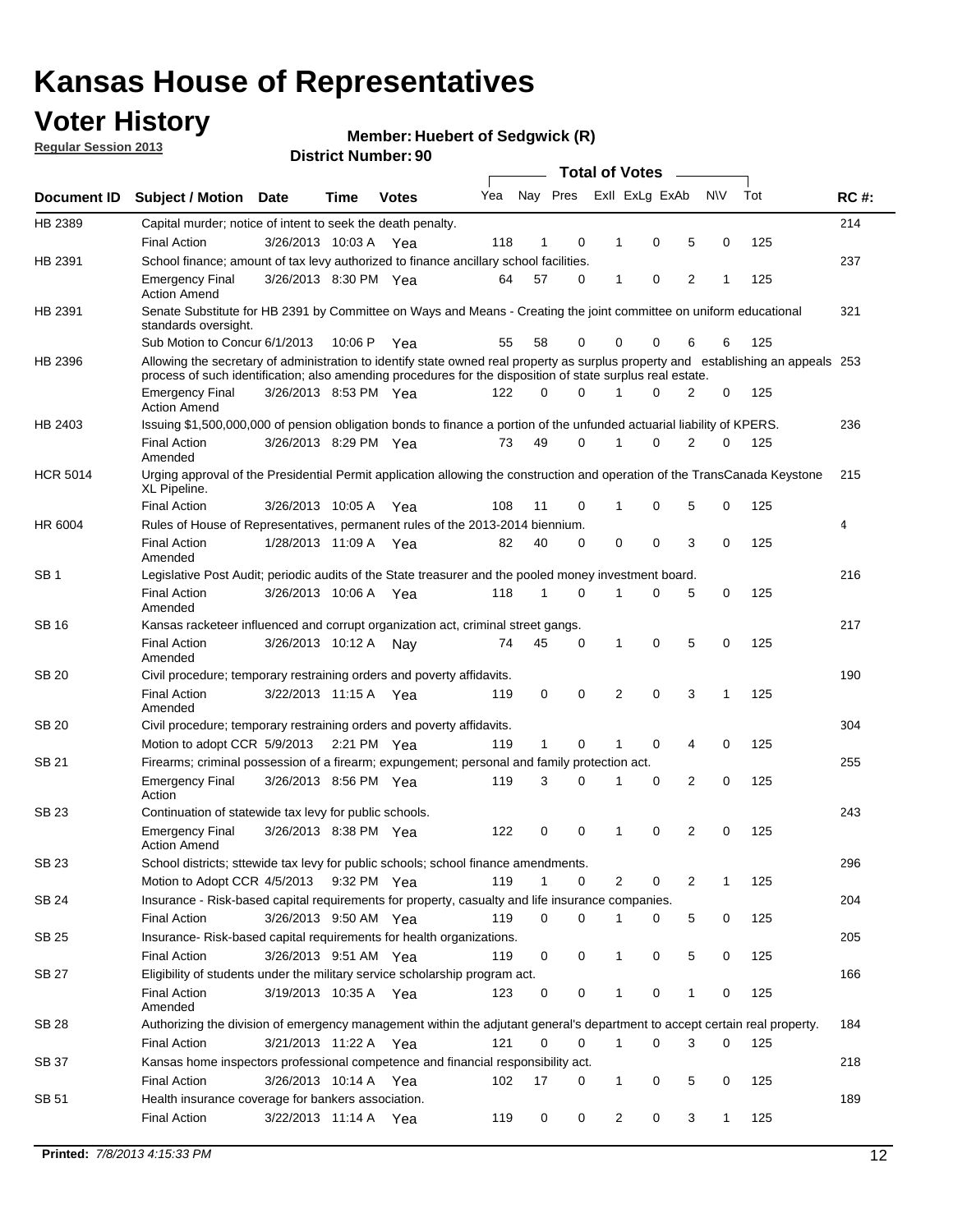### **Voter History**

**Member: Huebert of Sedgwick (R)** 

**Regular Session 2013**

| Document ID  |                                                                                                                                                                                                                                            |                       |             |              |     | <b>Total of Votes</b> |             |                |   |                |              |     |             |  |
|--------------|--------------------------------------------------------------------------------------------------------------------------------------------------------------------------------------------------------------------------------------------|-----------------------|-------------|--------------|-----|-----------------------|-------------|----------------|---|----------------|--------------|-----|-------------|--|
|              | <b>Subject / Motion Date</b>                                                                                                                                                                                                               |                       | Time        | <b>Votes</b> | Yea | Nay Pres              |             | Exll ExLg ExAb |   |                | <b>NV</b>    | Tot | <b>RC#:</b> |  |
| SB 52        | Mortgage interest rate cap increase.                                                                                                                                                                                                       |                       |             |              |     |                       |             |                |   |                |              |     | 238         |  |
|              | <b>Emergency Final</b><br>Action                                                                                                                                                                                                           | 3/26/2013 8:32 PM Yea |             |              | 120 | 2                     | 0           | 1              | 0 | 2              | 0            | 125 |             |  |
| SB 56        | Transferring the recognition of county fair associations from the secretary of agriculture to the board of county<br>commissioners.                                                                                                        |                       |             |              |     |                       |             |                |   |                |              |     | 191         |  |
|              | <b>Final Action</b><br>Amended                                                                                                                                                                                                             | 3/22/2013 11:21 A     |             | Yea          | 119 | 0                     | 0           | 2              | 0 | 3              |              | 125 |             |  |
| <b>SB 57</b> | Substitute for SB 57 by Committee on Agriculture - Agriculture; powers and duties of the department of agriculture relating to                                                                                                             |                       |             |              |     |                       |             |                |   |                |              |     | 192         |  |
|              | poultry improvement plan and domesticated deer.<br>Final Action Sub Bill 3/22/2013 11:24 A<br>Amended                                                                                                                                      |                       |             | Nav          | 79  | 40                    | 0           | 2              | 0 | 3              | -1           | 125 |             |  |
| <b>SB 57</b> | Substitute for SB 57 by Committee on Agriculture - Agriculture; powers and duties of the department of agriculture relating to<br>262<br>poultry improvement plan, stockyards and domesticated deer.                                       |                       |             |              |     |                       |             |                |   |                |              |     |             |  |
|              | Motion to adopt CCR 4/4/2013                                                                                                                                                                                                               |                       | 2:18 PM Yea |              | 80  | 42                    | 0           | 1              | 0 | 2              | 0            | 125 |             |  |
| SB 58        | Sentencing for unlawful manufacturing of controlled substances.                                                                                                                                                                            |                       |             |              |     |                       |             |                |   |                |              |     | 219         |  |
|              | <b>Final Action</b>                                                                                                                                                                                                                        | 3/26/2013 10:15 A     |             | Yea          | 119 | 0                     | $\mathbf 0$ | 1              | 0 | 5              | 0            | 125 |             |  |
| SB 59        | Attorney general; reward for information.                                                                                                                                                                                                  |                       |             |              |     |                       |             |                |   |                |              |     | 193         |  |
|              | <b>Final Action</b>                                                                                                                                                                                                                        | 3/22/2013 11:25 A     |             | Yea          | 119 | 0                     | $\mathbf 0$ | $\overline{2}$ | 0 | 3              | $\mathbf{1}$ | 125 |             |  |
| SB 62        | Making gas pipeline safety terminology consistent with federal regulations.                                                                                                                                                                |                       |             |              |     |                       |             |                |   |                |              |     | 163         |  |
|              | <b>Final Action</b>                                                                                                                                                                                                                        | 3/19/2013 10:32 A     |             | Yea          | 123 | 0                     | 0           | 1              | 0 | 1              | 0            | 125 |             |  |
| SB 63        | Elections; voting crimes, penalties and prosecution.                                                                                                                                                                                       |                       |             |              |     |                       |             |                |   |                |              |     | 246         |  |
|              | <b>Emergency Final</b><br><b>Action Amend</b>                                                                                                                                                                                              | 3/26/2013 8:42 PM Yea |             |              | 69  | 53                    | $\mathbf 0$ | 1              | 0 | $\overline{2}$ | 0            | 125 |             |  |
| SB 68        | Driver's license examinations; locations.                                                                                                                                                                                                  |                       |             |              |     |                       |             |                |   |                |              |     | 220         |  |
|              | <b>Final Action</b>                                                                                                                                                                                                                        | 3/26/2013 10:16 A     |             | Yea          | 116 | 3                     | 0           | 1              | 0 | 5              | 0            | 125 |             |  |
| SB 69        | Motor vehicles; vehicle registration and license plates.                                                                                                                                                                                   |                       |             |              |     |                       |             |                |   |                |              |     | 167         |  |
|              | <b>Final Action</b>                                                                                                                                                                                                                        | 3/19/2013 10:37 A     |             | Yea          | 117 | 6                     | 0           | 1              | 0 | 1              | 0            | 125 |             |  |
| SB 74        | Prison-made goods act; prohibiting prisoner production of manufactured or modular homes.                                                                                                                                                   |                       |             |              |     |                       |             |                |   |                |              |     | 221         |  |
|              | <b>Final Action</b>                                                                                                                                                                                                                        | 3/26/2013 10:19 A     |             | Yea          | 87  | 32                    | 0           | 1              | 0 | 5              | 0            | 125 |             |  |
| SB 75        | Record requirements and civil penalties relating to sales of plastic bulk merchandise containers.                                                                                                                                          |                       |             |              |     |                       |             |                |   |                |              |     | 222         |  |
|              | <b>Final Action</b>                                                                                                                                                                                                                        | 3/26/2013 10:21 A     |             | Yea          | 101 | 18                    | 0           | 1              | 0 | 5              | 0            | 125 |             |  |
| SB 81        | Open records; requests for criminal justice information; restriction of certain officials' information from publicly accessible<br>records.                                                                                                |                       |             |              |     |                       |             |                |   |                |              |     | 194         |  |
|              | <b>Final Action</b><br>Amended                                                                                                                                                                                                             | 3/22/2013 11:27 A     |             | Yea          | 119 | 0                     | 0           | 2              | 0 | 3              | 1            | 125 |             |  |
| SB 83        | House Substitute for SB 83 by Committee on Taxation - Income tax deductions and modifications; severance tax; sales tax;<br>delinquent tax liabilities.<br>Final Action Sub Bill 3/21/2013 11:30 A Yea                                     |                       |             |              | 96  | 25                    | 0           | 1              | 0 | 3              | 0            | 125 | 187         |  |
| SB 83        | House Substitute for SB 83 by Committee on Taxation--Income tax deductions and modifications; severance tax; sales tax and 260                                                                                                             |                       |             |              |     |                       |             |                |   |                |              |     |             |  |
|              | compensating use tax, preseumptions relating to nexus; property tax, exemptions, new automobile manufacturinge property;<br>taxation of watercraft; leased commercial and industrial property appeals; correction of clerical errors.      |                       |             |              |     |                       |             |                |   |                |              |     |             |  |
|              | Motion to adopt CCR 4/3/2013                                                                                                                                                                                                               |                       | 10:35 A Yea |              | 104 | 15                    | $\Omega$    | $\mathbf{1}$   | 0 | 3              | 2            | 125 |             |  |
| SB 84        | House Substitute for SB 84 by Committee on Taxation - Reduction to state income tax rates based on selected actual state<br>general fund receipts computations; distribution of revenues from sales and compensating use tax; reduction of |                       |             |              |     |                       |             |                |   |                |              |     | 188         |  |
| SB 84        | Final Action Sub Bill 3/21/2013 11:34 A Yea<br>Amended                                                                                                                                                                                     |                       |             |              | 82  | 39                    | $\Omega$    |                | 0 | 3              | $\Omega$     | 125 |             |  |
|              | House Substitute for SB 84 -- Reduction to state income tax rates based on selected actual state general fund receipts<br>computations; reduction of itemized deductions.<br>Motion to adopt CCR 5/28/2013 2:32 PM Yea                     |                       |             |              | 42  | 71                    | 0           |                | 0 | 9              | 2            | 125 | 317         |  |
| SB 84        | House Substitute for SB 84 -- Reduction to state income tax rates based on selected actual state general fund receipts                                                                                                                     |                       |             |              |     |                       |             |                |   |                |              |     | 319         |  |
|              | computations; reduction of itemized deductions.<br>Motion to adopt CCR 5/30/2013 9:14 PM Yea                                                                                                                                               |                       |             |              | 18  | 94                    | 0           | 1              | 0 | 9              | 3            | 125 |             |  |
| SB 85        | Motor vehicle insurance; providing proof of insurance by cellular phone or portable electronic device.                                                                                                                                     |                       |             |              |     |                       |             |                |   |                |              |     | 175         |  |
|              | <b>Final Action</b>                                                                                                                                                                                                                        | 3/20/2013 10:25 A Yea |             |              | 123 | 0                     | 0           |                | 0 | 1              | 0            | 125 |             |  |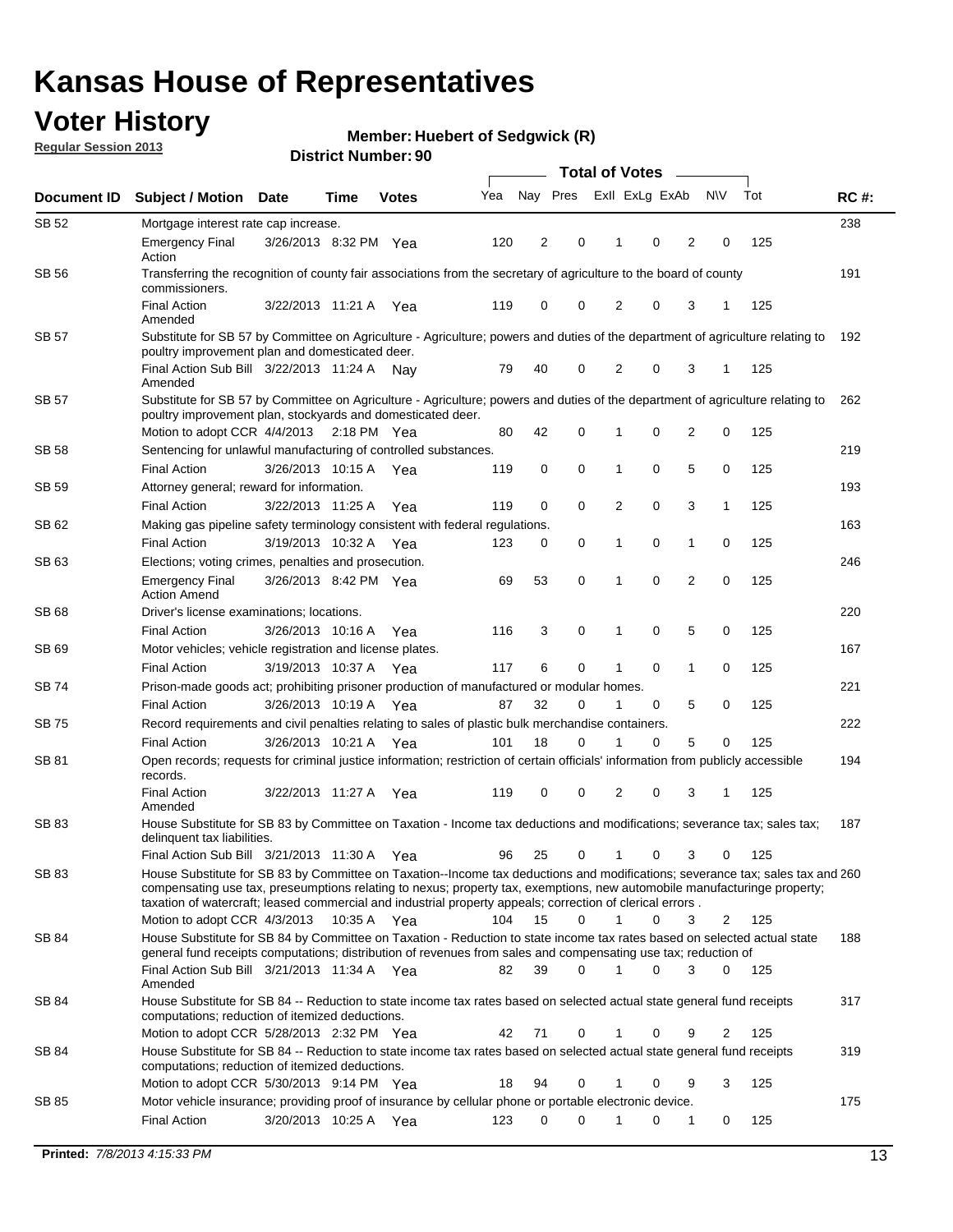### **Voter History**

**Regular Session 2013**

#### **Member: Huebert of Sedgwick (R)**

| Document ID   |                                                                                                       |                       |         |              |     |                |   |                |   |                |              |     |             |  |  |  |  |  |  |  |
|---------------|-------------------------------------------------------------------------------------------------------|-----------------------|---------|--------------|-----|----------------|---|----------------|---|----------------|--------------|-----|-------------|--|--|--|--|--|--|--|
|               | <b>Subject / Motion Date</b>                                                                          |                       | Time    | <b>Votes</b> | Yea | Nay Pres       |   | Exll ExLg ExAb |   |                | <b>NV</b>    | Tot | <b>RC#:</b> |  |  |  |  |  |  |  |
| <b>SB 88</b>  | Increasing the children's advocacy center assessment fee.                                             |                       |         |              |     |                |   |                |   |                |              |     | 223         |  |  |  |  |  |  |  |
|               | <b>Final Action</b><br>Amended                                                                        | 3/26/2013 10:22 A     |         | Yea          | 118 | 1              | 0 | 1              | 0 | 5              | 0            | 125 |             |  |  |  |  |  |  |  |
| SB 96         | Motor vehicles; counties with multiple registration facilities; additional registration fee.          |                       |         |              |     |                |   |                |   |                |              |     | 224         |  |  |  |  |  |  |  |
|               | <b>Final Action</b><br>Amended                                                                        | 3/26/2013 10:24 A Yea |         |              | 106 | 12             | 0 | 1              | 0 | 5              | 1            | 125 |             |  |  |  |  |  |  |  |
| SB 96         | Additional motor vehicle registration fees.                                                           |                       |         |              |     |                |   |                |   |                |              |     | 263         |  |  |  |  |  |  |  |
|               | Motion to adopt CCR 4/4/2013 2:21 PM                                                                  |                       |         | Yea          | 114 | 8              | 0 | 1              | 0 | 2              | 0            | 125 |             |  |  |  |  |  |  |  |
| SB 102        | Requiring the state treasurer to provide a list of daily deposits to the secretary of administration. |                       |         |              |     |                |   |                |   |                |              |     | 195         |  |  |  |  |  |  |  |
|               | <b>Final Action</b><br>Amended                                                                        | 3/22/2013 11:28 A Yea |         |              | 119 | 0              | 0 | 2              | 0 | 3              | $\mathbf{1}$ | 125 |             |  |  |  |  |  |  |  |
| SB 102        | Enacting the second amendment protection act.                                                         |                       |         |              |     |                |   |                |   |                |              |     | 295         |  |  |  |  |  |  |  |
|               | Motion to Adopt CCR 4/5/2013                                                                          |                       |         | 9:20 PM Yea  | 96  | 24             | 0 | 2              | 0 | 2              | $\mathbf{1}$ | 125 |             |  |  |  |  |  |  |  |
| SB 111        | Establishing Native American legislative day at the capitol; awarding of high school diplomas.        |                       |         |              |     |                |   |                |   |                |              |     |             |  |  |  |  |  |  |  |
|               | Emergency Final<br><b>Action Amend</b>                                                                | 3/26/2013 8:41 PM Yea |         |              | 122 | 0              | 0 |                | 0 | 2              | 0            | 125 |             |  |  |  |  |  |  |  |
| <b>SB 113</b> | Credit unions; changes in certain loan limitations.                                                   |                       |         |              |     |                |   |                |   |                |              |     | 234         |  |  |  |  |  |  |  |
|               | <b>Emergency Final</b><br>Action                                                                      | 3/26/2013 8:25 PM Yea |         |              | 122 | 0              | 0 | 1              | 0 | $\overline{2}$ | 0            | 125 |             |  |  |  |  |  |  |  |
| <b>SB 118</b> | Relating to law enforcement reporting and investigation of missing persons.                           |                       |         |              |     |                |   |                |   |                |              |     | 225         |  |  |  |  |  |  |  |
|               | <b>Final Action</b>                                                                                   | 3/26/2013 10:25 A Yea |         |              | 119 | 0              | 0 | 1              | 0 | 5              | 0            | 125 |             |  |  |  |  |  |  |  |
| SB 120        | Enacting the Kansas farmers' market promotion act.                                                    |                       |         |              |     |                |   |                |   |                |              |     | 196         |  |  |  |  |  |  |  |
|               | <b>Final Action</b><br>Amended                                                                        | 3/22/2013 11:31 A Yea |         |              | 68  | 51             | 0 | 2              | 0 | 3              | 1            | 125 |             |  |  |  |  |  |  |  |
| SB 122        | Kansas administrative procedure act; service of order or notice.                                      |                       |         |              |     |                |   |                |   |                |              |     | 226         |  |  |  |  |  |  |  |
|               | <b>Final Action</b><br>Amended                                                                        | 3/26/2013 10:26 A     |         | Yea          | 119 | 0              | 0 | 1              | 0 | 5              | 0            | 125 |             |  |  |  |  |  |  |  |
| SB 122        | Elections; unauthorized voting disclosures.                                                           |                       |         |              |     |                |   |                |   |                |              |     |             |  |  |  |  |  |  |  |
|               | 0<br>2<br>0<br>2<br>125<br>Motion to Adopt CCR 4/5/2013 6:23 PM<br>89<br>31<br>1<br>Yea               |                       |         |              |     |                |   |                |   |                |              |     |             |  |  |  |  |  |  |  |
| SB 124        | Amending the Kansas restraint of trade act.                                                           |                       |         |              |     |                |   |                |   |                |              |     | 227         |  |  |  |  |  |  |  |
|               | <b>Final Action</b><br>Amended                                                                        | 3/26/2013 10:27 A     |         | Yea          | 116 | $\overline{c}$ | 1 | 1              | 0 | 5              | 0            | 125 |             |  |  |  |  |  |  |  |
| SB 124        | Amending the Kansas restraint of trade act.                                                           |                       |         |              |     |                |   |                |   |                |              | 273 |             |  |  |  |  |  |  |  |
|               | Motion to Adopt CCR 4/5/2013                                                                          |                       | 11:06 A | Yea          | 97  | 23             | 0 | 2              | 0 | 2              | 1            | 125 |             |  |  |  |  |  |  |  |
| <b>SB 128</b> | Career technical education incentive program amendments.                                              |                       |         |              |     |                |   |                |   |                |              |     | 168         |  |  |  |  |  |  |  |
|               | <b>Final Action</b><br>Amended                                                                        | 3/19/2013 10:39 A     |         | Yea          | 123 | 0              | 0 | 1              | 0 | 1              | 0            | 125 |             |  |  |  |  |  |  |  |
| <b>SB 129</b> | Bank commissioner: certain fees and hearing costs.                                                    |                       |         |              |     |                |   |                |   |                |              |     | 254         |  |  |  |  |  |  |  |
|               | <b>Emergency Final</b><br><b>Action Amend</b>                                                         | 3/26/2013 8:55 PM Yea |         |              | 110 | 12             | 0 | 1              | 0 | 2              | 0            | 125 |             |  |  |  |  |  |  |  |
| SB 129        | Mortgage interest rate cap increase.                                                                  |                       |         |              |     |                |   |                |   |                |              |     | 272         |  |  |  |  |  |  |  |
|               | Motion to Adopt CCR 4/5/2013                                                                          |                       | 10:42 A | Yea          | 121 | 0              | 0 | 2              | 0 | 2              | 0            | 125 |             |  |  |  |  |  |  |  |
| SB 135        | Transferring boiler inspection duties from the department of labor to the state fire marshal.         |                       |         |              |     |                |   |                |   |                |              |     | 228         |  |  |  |  |  |  |  |
|               | <b>Final Action</b>                                                                                   | 3/26/2013 10:28 A Yea |         |              | 114 | 5              | 0 | 1              | 0 | 5              | 0            | 125 |             |  |  |  |  |  |  |  |
| SB 136        | Providing veterans designation on driver's licenses and nondriver identification cards.               |                       |         |              |     |                |   |                |   |                |              |     | 244         |  |  |  |  |  |  |  |
|               | <b>Emergency Final</b><br><b>Action Amend</b>                                                         | 3/26/2013 8:39 PM Yea |         |              | 119 | 3              | 0 | 1              | 0 | $\overline{2}$ | 0            | 125 |             |  |  |  |  |  |  |  |
| SB 139        | Kansas money transmitter act.                                                                         |                       |         |              |     |                |   |                |   |                |              |     | 229         |  |  |  |  |  |  |  |
|               | <b>Final Action</b>                                                                                   | 3/26/2013 10:30 A     |         | Yea          | 117 | $\mathbf{1}$   | 1 | $\mathbf{1}$   | 0 | 5              | 0            | 125 |             |  |  |  |  |  |  |  |
| SB 142        | Abortion; concerning civil actions related to abortion.                                               |                       |         |              |     |                |   |                |   |                |              |     | 241         |  |  |  |  |  |  |  |
|               | <b>Emergency Final</b><br>Action                                                                      | 3/26/2013 8:36 PM Yea |         |              | 89  | 33             | 0 | 1              | 0 | 2              | 0            | 125 |             |  |  |  |  |  |  |  |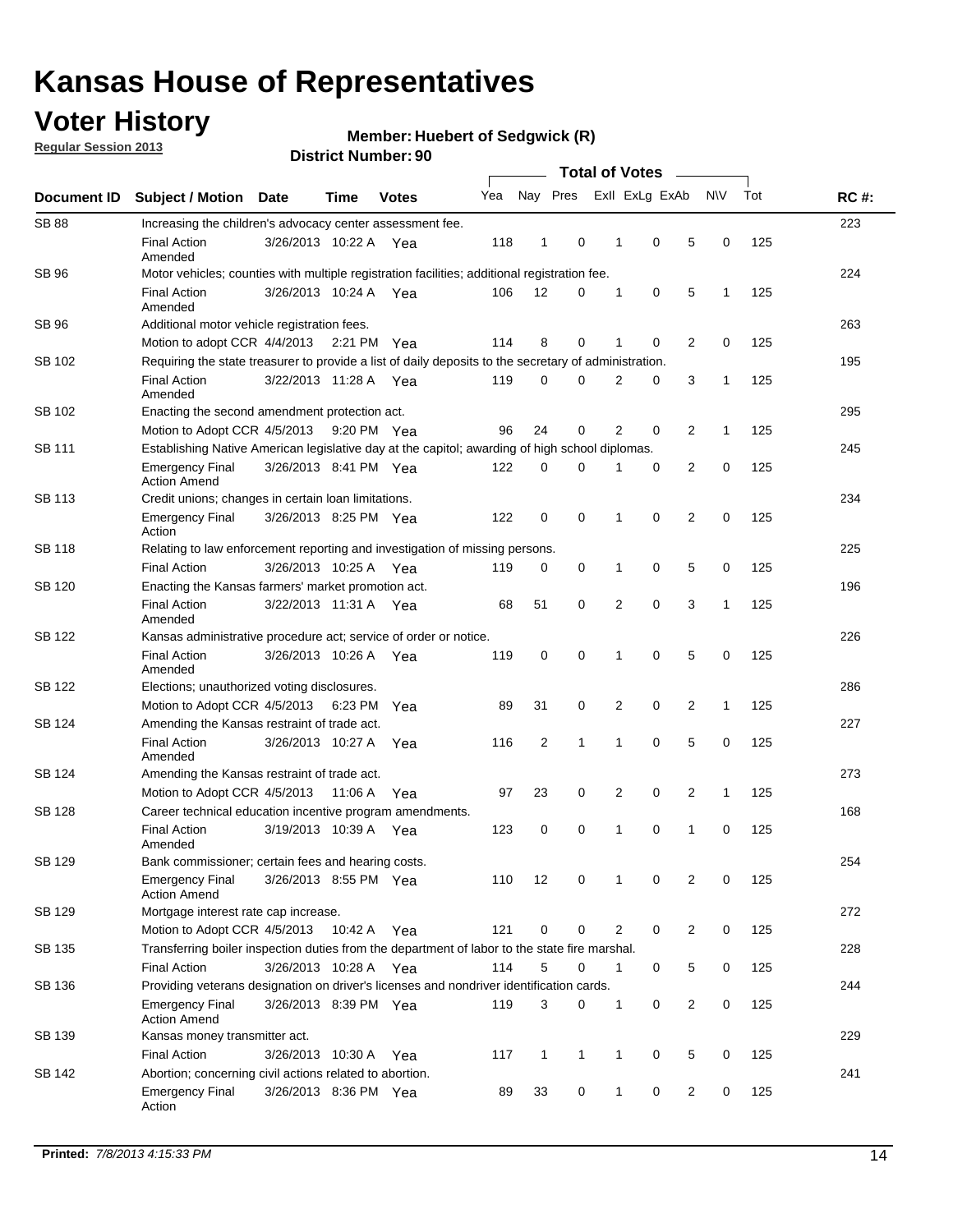### **Voter History**

**Member: Huebert of Sedgwick (R)** 

**Regular Session 2013**

| Document ID     |                                                                                                                                                                                                       |                                                                                                                                                                         |             |                       | <b>Total of Votes</b><br>$\overline{\phantom{a}}$ |          |   |              |                |                |           |     |             |
|-----------------|-------------------------------------------------------------------------------------------------------------------------------------------------------------------------------------------------------|-------------------------------------------------------------------------------------------------------------------------------------------------------------------------|-------------|-----------------------|---------------------------------------------------|----------|---|--------------|----------------|----------------|-----------|-----|-------------|
|                 | <b>Subject / Motion Date</b>                                                                                                                                                                          |                                                                                                                                                                         | Time        | <b>Votes</b>          | Yea                                               | Nay Pres |   |              | Exll ExLg ExAb |                | <b>NV</b> | Tot | <b>RC#:</b> |
| SB 149          | 239<br>Drug screening for recipients of cash assistance and unemployment benefits.                                                                                                                    |                                                                                                                                                                         |             |                       |                                                   |          |   |              |                |                |           |     |             |
|                 | <b>Emergency Final</b><br><b>Action Amend</b>                                                                                                                                                         | 3/26/2013 8:33 PM Yea                                                                                                                                                   |             |                       | 106                                               | 16       | 0 | 1            | 0              | 2              | 0         | 125 |             |
| SB 164          | Relating to the director of vehicles regulating providers of motor vehicle functions.                                                                                                                 |                                                                                                                                                                         |             |                       |                                                   |          |   |              |                |                |           |     | 247         |
|                 | <b>Emergency Final</b><br><b>Action Amend</b>                                                                                                                                                         | 3/26/2013 8:43 PM Yea                                                                                                                                                   |             |                       | 117                                               | 5        | 0 | $\mathbf{1}$ | 0              | 2              | 0         | 125 |             |
| SB 164          | Relating to the director of vehicles regulating providers of motor vehicle functions.                                                                                                                 |                                                                                                                                                                         |             |                       |                                                   |          |   |              |                |                |           |     | 268         |
|                 | Motion to adopt CCR 4/4/2013 5:32 PM Yea                                                                                                                                                              |                                                                                                                                                                         |             |                       | 111                                               | 9        | 0 | $\mathbf{1}$ | 0              | 2              | 2         | 125 |             |
| SB 166          | Insurers supervision, rehabilitation and liquidation act; derivatives.                                                                                                                                |                                                                                                                                                                         |             |                       |                                                   |          |   |              |                |                |           |     | 206         |
|                 | <b>Final Action</b>                                                                                                                                                                                   | 3/26/2013 9:52 AM Yea                                                                                                                                                   |             |                       | 119                                               | 0        | 0 | 1            | 0              | 5              | 0         | 125 |             |
| SB 168          | Limiting nuisance actions against certain agricultural activities.                                                                                                                                    |                                                                                                                                                                         |             |                       |                                                   |          |   |              |                |                |           |     | 169         |
|                 | <b>Final Action</b><br>Amended                                                                                                                                                                        | 3/19/2013 10:40 A Yea                                                                                                                                                   |             |                       | 111                                               | 12       | 0 | 1            | 0              | 1              | 0         | 125 |             |
| SB 168          | Limiting nuisance actions against certain agricultural activities.                                                                                                                                    |                                                                                                                                                                         |             |                       |                                                   |          |   |              |                |                |           |     | 264         |
|                 | Motion to adopt CCR 4/4/2013                                                                                                                                                                          |                                                                                                                                                                         |             | $2:30 \text{ PM}$ Yea | 110                                               | 12       | 0 | 1            | 0              | 2              | 0         | 125 |             |
| <b>SB 171</b>   | School districts; amendments to Kansas uniform financial accounting and reporting act.                                                                                                                |                                                                                                                                                                         |             |                       |                                                   |          |   |              |                |                |           |     | 248         |
|                 | <b>Emergency Final</b><br><b>Action Amend</b>                                                                                                                                                         | 3/26/2013 8:44 PM Yea                                                                                                                                                   |             |                       | 122                                               | 0        | 0 | 1            | 0              | 2              | 0         | 125 |             |
| SB 171          | School districts; amendments to Kansas uniform financial accounting and reporting act.                                                                                                                |                                                                                                                                                                         |             |                       |                                                   |          |   |              |                |                |           |     | 285         |
|                 |                                                                                                                                                                                                       | 0<br>57<br>2<br>2<br>Motion to Adopt CCR 4/5/2013 6:19 PM Yea<br>63<br>0<br>125<br>1                                                                                    |             |                       |                                                   |          |   |              |                |                |           |     |             |
| SB 171          | Appropriations for FY 2013, FY 2014, FY 2015, FY 2016, FY 2017 and FY 2018 for various state agencies; capital<br>improvement projects; claims against the state.                                     |                                                                                                                                                                         |             |                       |                                                   |          |   |              |                |                |           | 320 |             |
|                 | Motion to adopt CCR 6/1/2013 4:30 PM Yea                                                                                                                                                              |                                                                                                                                                                         |             |                       | 63                                                | 51       | 0 | 0            | 0              | 8              | 3         | 125 |             |
| SB 187          |                                                                                                                                                                                                       | Establishing the workers compensation and employment security boards nominating committee; administrative law judge<br>appointment; workers compensation appeals board. |             |                       |                                                   |          |   |              |                |                |           |     |             |
|                 | <b>Emergency Final</b><br><b>Action Amend</b>                                                                                                                                                         | 3/26/2013 8:37 PM Nay                                                                                                                                                   |             |                       | 88                                                | 34       | 0 | 1            | 0              | 2              | 0         | 125 |             |
| SB 187          | Amending workers compensation law provisions; establishing the workers compensation and employment security boards<br>nominating committee; notice requirements; workplace health and safety program. |                                                                                                                                                                         |             |                       |                                                   |          |   |              |                |                |           |     | 274         |
|                 | Motion to Adopt CCR 4/5/2013 11:26 A Yea                                                                                                                                                              |                                                                                                                                                                         |             |                       | 89                                                | 31       | 0 | 2            | 0              | 3              | 0         | 125 |             |
| SB 199          | University of Kansas medical center; midwest center for stem cell therapy.                                                                                                                            |                                                                                                                                                                         |             |                       |                                                   |          |   |              |                |                |           |     | 235         |
|                 | <b>Emergency Final</b><br><b>Action Amend</b>                                                                                                                                                         | 3/26/2013 8:26 PM Yea                                                                                                                                                   |             |                       | 90                                                | 32       | 0 | 1            | 0              | 2              | 0         | 125 |             |
| SB 199          | Health care; stem cell therapy and unused medications.                                                                                                                                                |                                                                                                                                                                         |             |                       |                                                   |          |   |              |                |                |           |     | 290         |
|                 | Motion to Adopt CCR 4/5/2013                                                                                                                                                                          |                                                                                                                                                                         | 7:52 PM Yea |                       | 90                                                | 30       | 0 | 2            | 0              | $\overline{2}$ | 1         | 125 |             |
| SB 216          | Allowing a public building commission to acquire land for a municipal university similar to what such commission is currently<br>allowed to do for any state university.                              |                                                                                                                                                                         |             |                       |                                                   |          |   |              |                |                |           |     | 185         |
|                 | <b>Final Action</b>                                                                                                                                                                                   | 3/21/2013 11:23 A                                                                                                                                                       |             | Yea                   | 121                                               | 0        | 0 | 1            | 0              | 3              | 0         | 125 |             |
| SB 246          | Reconciling amendments to certain statutes.                                                                                                                                                           |                                                                                                                                                                         |             |                       |                                                   |          |   |              |                |                |           |     | 315         |
|                 | <b>Emergency Final</b><br>Action                                                                                                                                                                      | 5/23/2013 2:14 PM N\V                                                                                                                                                   |             |                       | 111                                               | 0        | 0 | $\mathbf 1$  | 0              | 8              | 5         | 125 |             |
| <b>SCR 1604</b> | Joint rules for the Senate and House of Representatives, 2013-2014.                                                                                                                                   |                                                                                                                                                                         |             |                       |                                                   |          |   |              |                |                |           |     | 5           |
|                 | <b>Final Action</b><br>Amended                                                                                                                                                                        | 1/28/2013 11:12 A Yea                                                                                                                                                   |             |                       | 81                                                | 41       | 0 | 0            | 0              | 3              | 0         | 125 |             |
| <b>SCR 1606</b> | Honoring pregnancy maintenance resource centers.                                                                                                                                                      |                                                                                                                                                                         |             |                       |                                                   |          |   |              |                |                |           |     | 240         |
|                 | Emergency Final<br>Action                                                                                                                                                                             | 3/26/2013 8:34 PM Yea                                                                                                                                                   |             |                       | 122                                               | 0        | 0 | 1            | 0              | $\overline{2}$ | 0         | 125 |             |